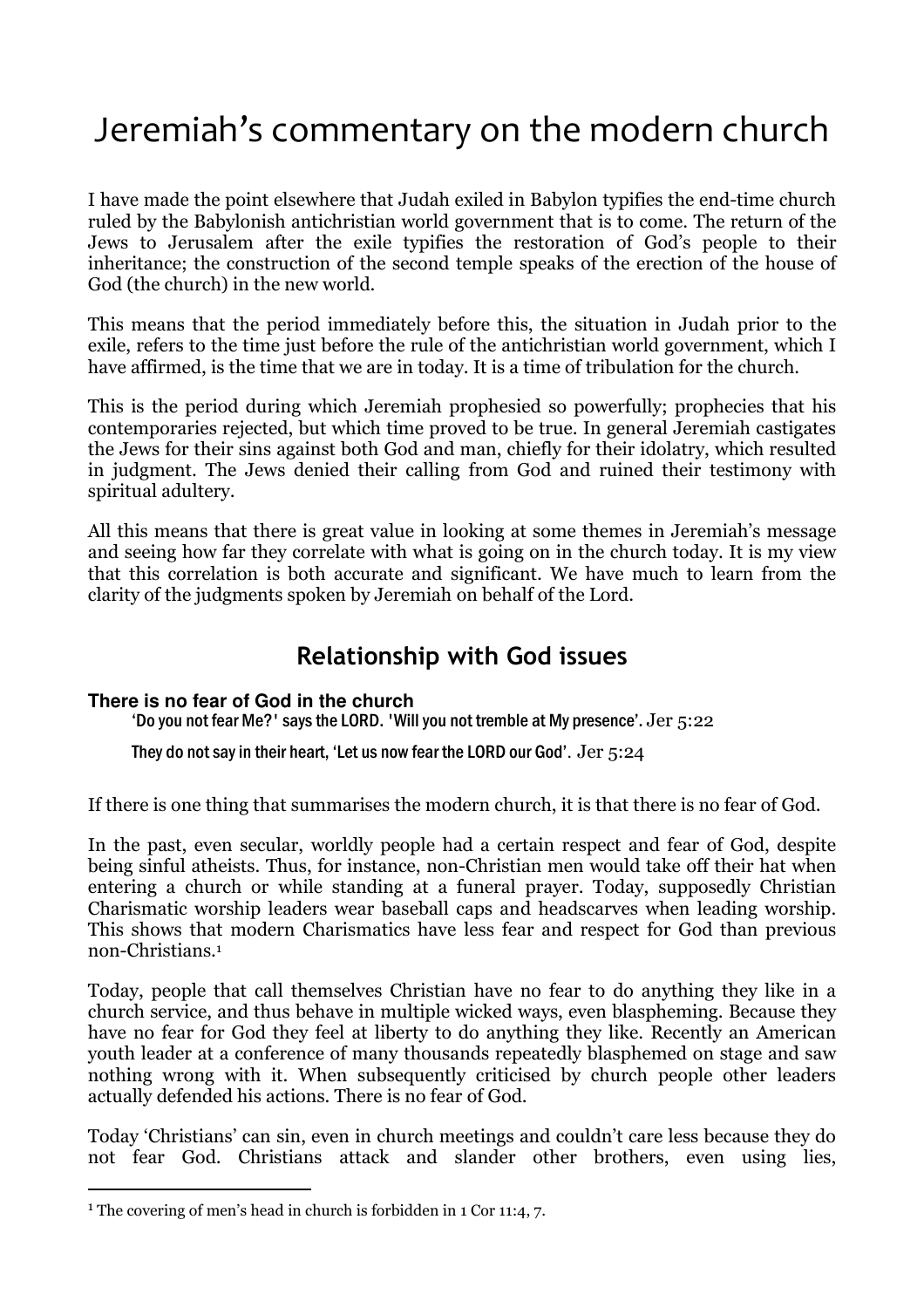misrepresentation and false testimony; the internet is full of this. Some supposed leaders have even called for the death of certain critics or wished that they could shoot them personally. There is no fear of God.

Some false but famous Charismatic preachers openly affirm that believers are 'little gods' that have the power to command God to do their bidding under certain circumstances (faith and confession). Others use magic techniques2 to command the fulfilment of their dreams and desires. All this reveals no fear of God.

They do not fear God because they do not want to obey his commandments. They claim to love Jesus but Jesus himself said, 'If you love Me, keep My commandments' (Jn 14:15) and 'He who has My commandments and keeps them, it is he who loves Me', (Jn 14:21). Thus you can see those who do not fear God in the way that they disobey God's word time after time.

Only a fool disobeys God, the Lord of Hosts and ruler of all things. Non-Christians that wilfully disobey God will be sentenced to hell for all eternity. Christians that disobey God unrepentantly will be chastised and suffer; in some cases this judgment leads to death.<sup>3</sup> Between these two are people that call themselves Christians but are only professing believers; they too will suffer the judgment of hell; all their church attendance will gain them nothing. Only a fool would tolerate this. Why not get right with God and gain hope for the future? 'Fear God and do well' is good advice.

But those who do not fear God fail to see the simplicity of this. They claim lofty things; they claim to have spiritual power; but they are fools because they do not fear God. No one can sin unrepentantly and fear God. Those who justify and excuse their sin will face an angry God and will not find grace on the Last Day.

Who would not fear You, O King of the nations? For this is Your rightful due. For among all the wise men of the nations, and in all their kingdoms, there is none like You. Jer 10:7

### **Rebellion against God in the church**

But this people has a defiant and rebellious heart; they have revolted and departed. They do not say in their heart, 'Let us now fear the LORD our God'. Jer 5:23-24

They are all stubborn rebels, walking as slanderers. They are bronze and iron, they are all corrupters. Jer 6:28

Rebellion against God is extremely serious; it is worse than witchcraft.4 It is the outcome of the lack of godly fear. Those who let their failure to fear God lead to outright rebellion are lost; they were never truly saved.

Rebellion is to revolt against God's word and to disobey his commands. Where do we begin to illustrate this today – such disobedience of Scripture is rampant everywhere. There are church leaders in this country that have even stated that we do not need the Bible at all. Apart from that, every false prophet who leads people away from Scripture is a rebel.

In Judah the majority of the people were classed as rebels and these died in the exile or the wars and famine that preceded it; only 4,600 went into Babylon as exiles proving that

<sup>2</sup> That is what the visualisation of Yonggi Cho basically is.

<sup>3</sup> E.g. Ananias and Sapphira plus the Corinthians that partook of the Lord's Supper in an unworthy manner. 4 1 Sam 15:23, 'For rebellion is as the sin of witchcraft, And stubbornness is as iniquity and idolatry. Because you have rejected the word of the LORD, He also has rejected you.'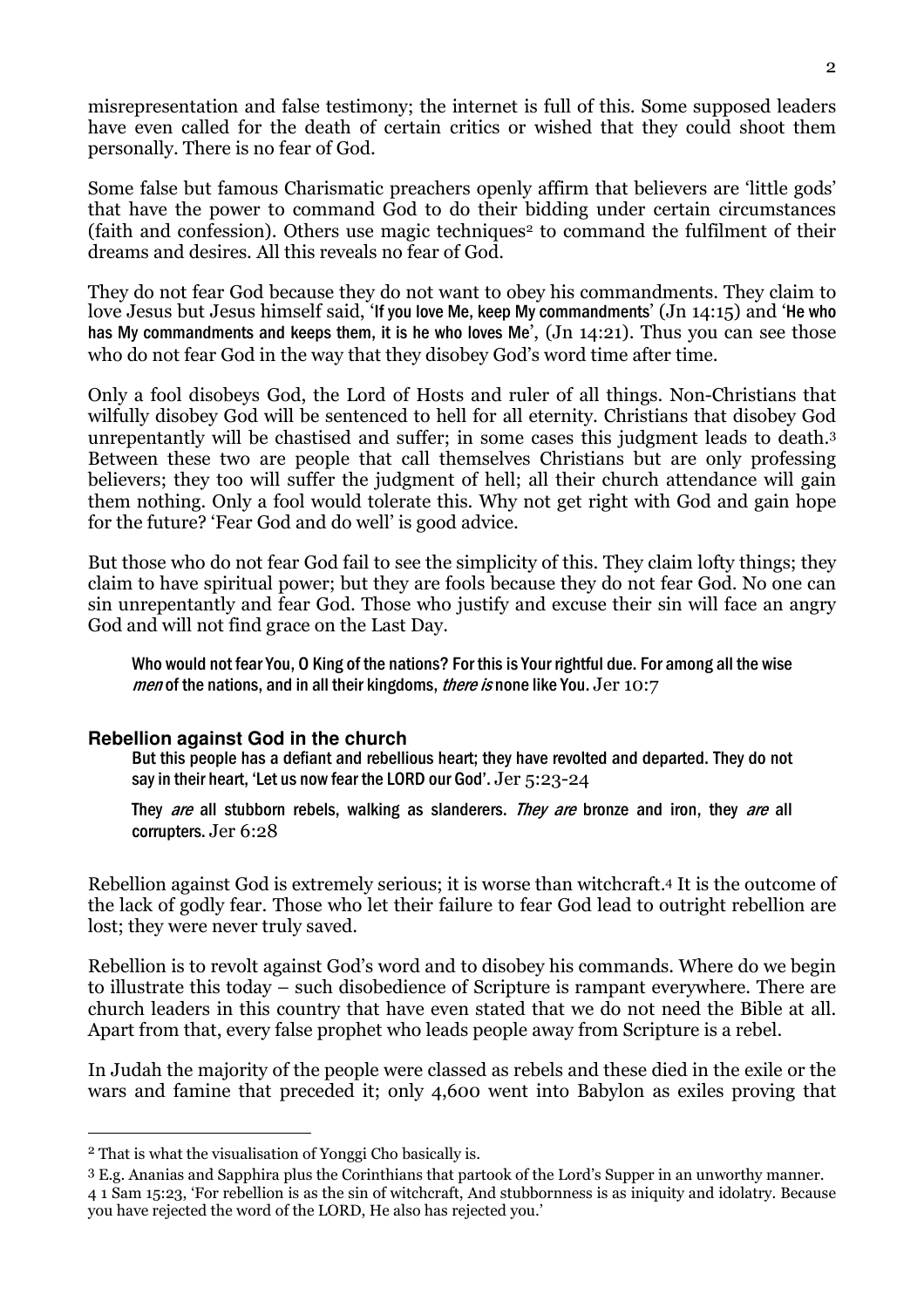Isaiah was right when he prophesied a very small remnant would be saved. Only a small part of the population returned to Jerusalem seventy years later. If disobedience to God's word is an expression of rebellion, then rebellion is commonplace in the church today.

Let me illustrate rebellion with a particular sin. A person ceases to fear God and his word and commits adultery. This is sin caused by a lack of fear of God and disobedience to the Bible. However, this person was a true believer whose fall was not final. He repents of his sin and seeks God's forgiveness and leads a good life afterwards. David is an example of this; a believer who makes a mistake but later repents. However, another person commits adultery and never repents. This person had been a church leader and was seen as a godly, righteous man. He preached great sermons and was widely loved; but he dies in his sin. This is rebellion and it shows that the person was never truly saved, despite all his church experience.

The majority of the Judaeans were rebels who died in their sin.

### **The lack of true faith in the church**

### 'Judah has not turned to Me with her whole heart, but in pretence', says the LORD. Jer 3:10

This is just as serious a matter today as it was in the time of Judah. Then, the elect constituted only a small remnant; the majority of the Jews were unbelievers who suffered God's wrath. Similarly today there are huge numbers of people in churches who think that they are saved when in fact they are not. Jesus himself warned us that many are called but few are chosen.

I believe that relatively few in the churches have turned to God with their whole heart; the majority of 'Christians' have only pretended to do so. This is why so few people fear God and so many Christians feel able to excuse their sins.

They flattered Him with their mouth, and they lied to Him with their tongue; for their heart was not steadfast with Him, nor were they faithful in His covenant. Ps 78:36-37

### **The church has forgotten God**

My people have forgotten Me days without number. Jer 2:32

They have forgotten the LORD their God. Jer 3:21

You have forgotten Me and trusted in falsehood. Jer 13:25

My people have forgotten Me, they have burned incense to worthless idols. And they have caused themselves to stumble in their ways, From the ancient paths, to walk in pathways and not on a highway, to make their land desolate and a perpetual hissing; everyone who passes by it will be astonished and shake his head. I will scatter them as with an east wind before the enemy; I will show them the back and not the face in the day of their calamity. Jer 18:15-17

How can it be that a church which uses the names of God and his Son every day have forgotten God?

It is so often true that calling upon the name of God in praise and song is just empty words. Evangelicals would say that when Christian cults and sects worship God, it is an empty thing; it has no spiritual value. If someone has followed a false Gospel that preaches a false Christ (Gal 1:6-7) then the subsequent worship in that place is not genuine. They may use the right words but they have no value.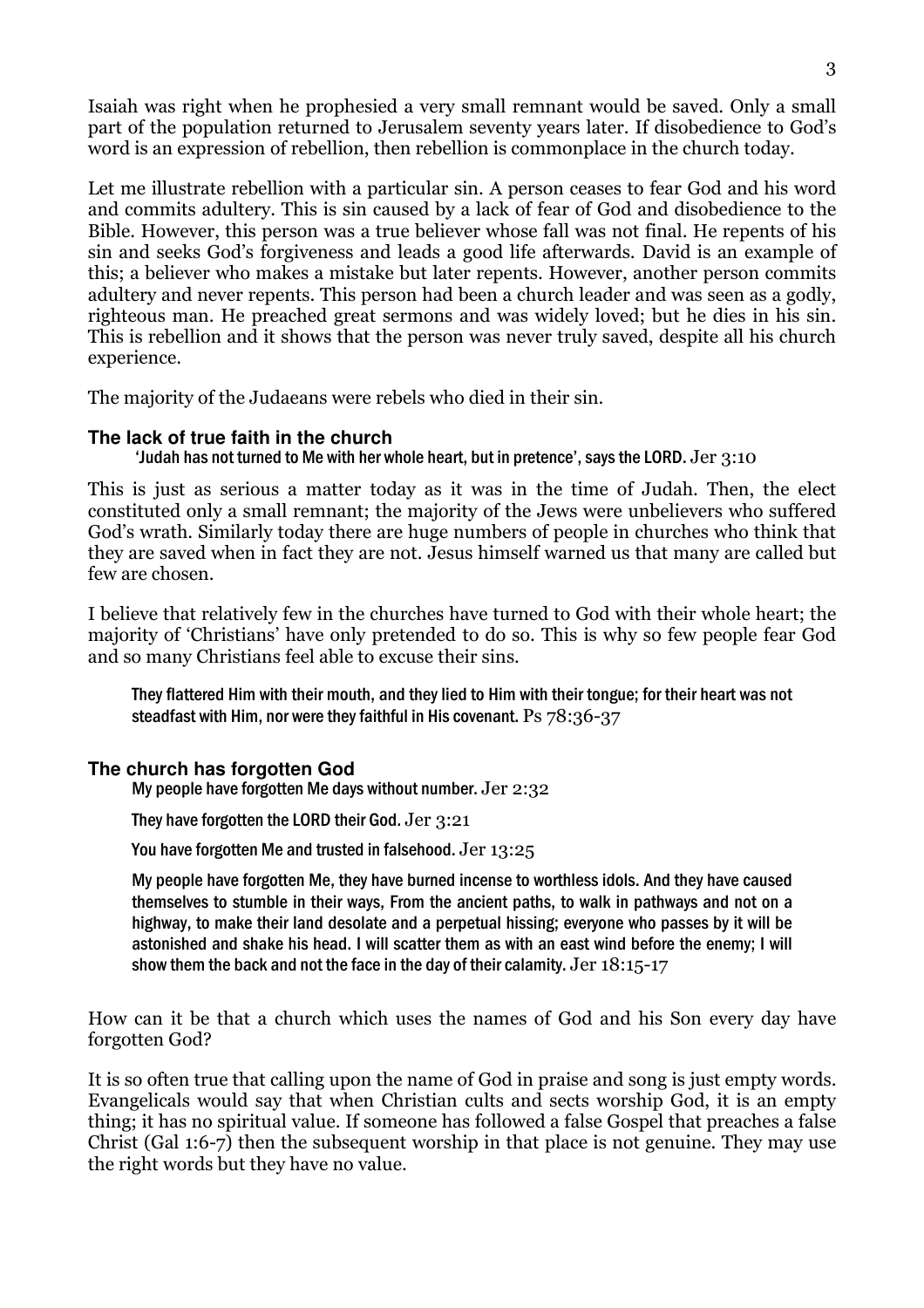In the same way evangelical churches can spout empty praise all day long if the hearts of the people are not right. The point in Jeremiah's time is not that the worship of Yahweh ceased; it continued day in and day out. However, in addition people did not worship God genuinely, but offered incense to Baal, 'the queen of heaven',5 and other gods. The services continued in the temple but at home people worshipped an idol upon their roof or on the nearest hilltop.

Thus the church can superficially follow God in all sorts of forms, and yet in its heart has really forgotten God.

If a person worships with the congregation on Sunday but from Monday to Saturday sins with abandon and spends all his time celebrating in the world, then that person has forgotten God. If a person attends church but has no qualms about slandering brethren, spreading gossip and justifying his sin, then he has forgotten God. If a person sings church hymns on Sunday but regularly blasphemes Christ then he has forgotten God.

According to our texts above, Christians forget God when they:

- Trust in falsehood.
- Have idols before God.
- Stumble in their ways.
- Walk in paths that are not from God, not following Christ.
- Ignore the ancient paths (i.e. ignoring God's word).

Just one of these means that God is forgotten in reality; yet many supposed Christians commit several of these sins.

If God's word tells you not to envy, but you are envious and do nothing about it, then you have forgotten God because you have forgotten his word. If you ignore God's word then you ignore God. You cannot ignore the Bible and still be a disciple of Christ. The Bible is the practical, material expression of the words of Christ given by the Spirit of Christ; you cannot forget Christ's word and claim to know Christ.

The modern church is utterly ignorant of God's word, and many even reject it as being valid in the current world. These people have forgotten God, or never knew him in the first place.

### **The church has committed spiritual adultery**

Will you steal, murder, commit adultery, swear falsely, burn incense to Baal, and walk after other gods whom you do not know, and *then* come and stand before Me in this house which is called by My name, and say, 'We are delivered to do all these abominations'? Jer  $7:9-10$ 

According to the number of your cities were your gods, O Judah; and *according to* the number of the streets of Jerusalem you have set up altars to *that* shameful thing, altars to burn incense to Baal. Jer 11:13

For the LORD of hosts, who planted you, has pronounced doom against you for the evil of the house of Israel and of the house of Judah, which they have done against themselves to provoke Me to anger in offering incense to Baal. Jer 11:17

 $\overline{a}$ 5 This is Ashtoreth; the moon goddess of the Phoenicians, their principal female deity; frequently associated with Baal, the sun-god, their chief male deity. These names often occur in the plural (Ashtaroth, Baalim). She was the Ishtar of the Accadians and the Astarte of the Greeks. Under the name of Ishtar, she was one of the great deities of the Assyrians. Solomon introduced the worship of this idol (1Ki 11:33) as the 'queen of heaven' (Jer 44:25).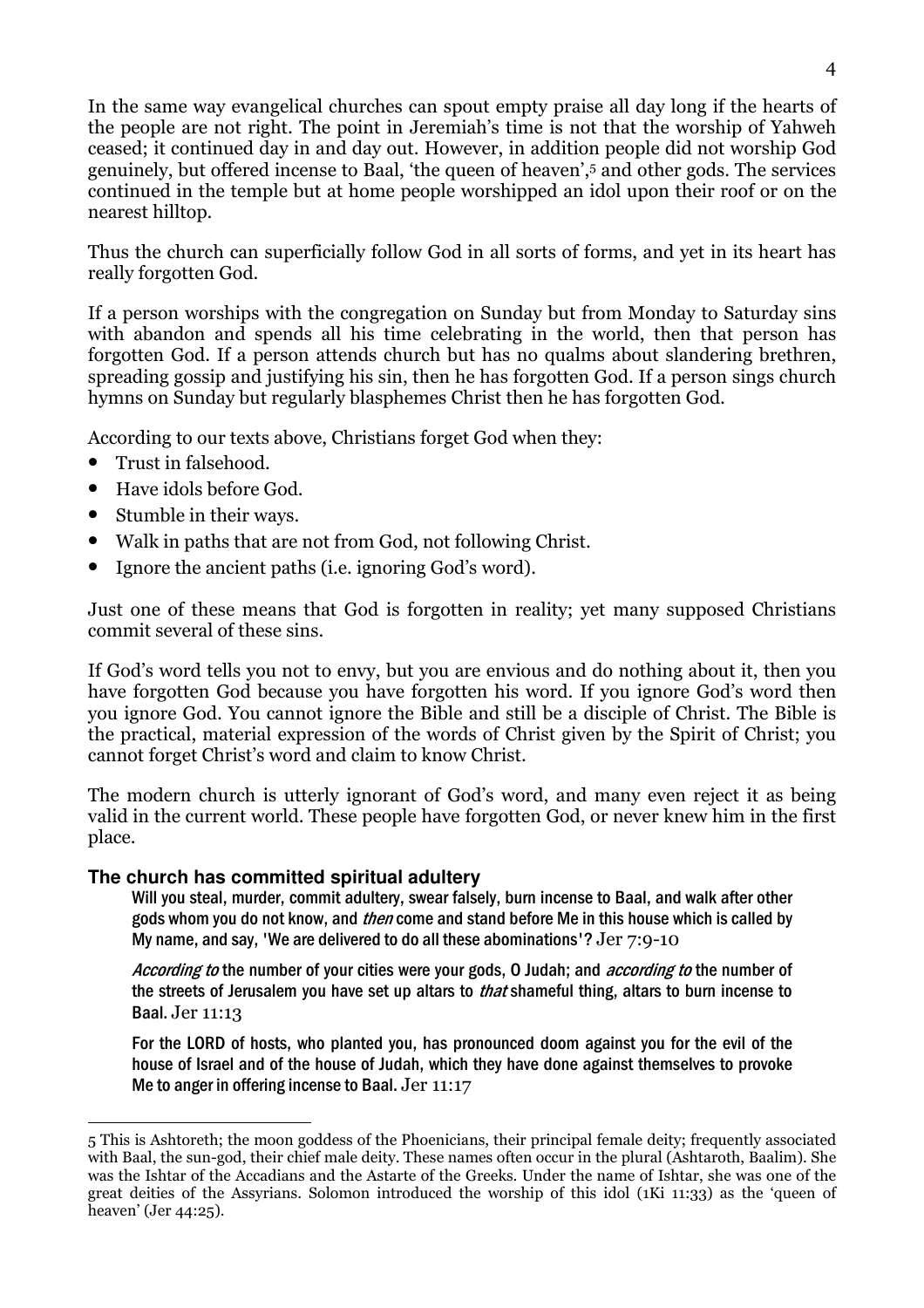They have burned incense to worthless idols. And they have caused themselves to stumble. Jer 18:15

They have forsaken Me and made this an alien place, because they have burned incense in it to other gods whom neither they, their fathers, nor the kings of Judah have known, and have filled this place with the blood of the innocents (they have also built the high places of Baal, to burn their sons with fire *for* burnt offerings to Baal, which I did not command or speak, nor did it come into My mind). Jer 19:4-5

They have offered incense to Baal and poured out drink offerings to other gods, to provoke Me to anger. Jer 32:29

Thus says the LORD of hosts, the God of Israel, saying: 'You and your wives have spoken with your mouths and fulfilled with your hands, saying, "We will surely keep our vows that we have made, to burn incense to the queen of heaven and pour out drink offerings to her." You will surely keep your vows and perform your vows!' Jer 44:25

This was the most serious of Israel's sins. Judah began in a better place but ended up being worse than the Northern Kingdom (Jer 3:10-11).

Spiritual adultery is the sin of worshipping idols and trusting in foreign gods rather than God. Usually the sin involved syncretism; having a superficial faith and ritualistic worship of the true God but secretly placing more trust in Baal or Ashtaroth. Thus Judah worshipped both Yahweh and Baal. Sacrifices were given to God in the temple but more often Baal was worshipped at home.

The modern church is just as syncretistic as Judah, or perhaps worse. Some sections of the church today are filled with idol worship and foreign gods. Covering this subject succinctly is difficult, as it is so pervasive.

The worst of idol worship began in the mid-1800s and progressed until today. In the 19th century the idols were rooted in rationalism; thus liberalism, modernism, evolutionary theory and new forms of Bible criticism elevated the place of secular thinking above God's word. Miracles were rejected; the authority and authenticity of the Bible denied and human logic given prior respect. Some parts of the church continued in this liberalism in the 20th century and ceased to have any testimony of God at all; this is despite the fact that recent discoveries have shown that most of the rationalistic claims 150 years ago have been proved false.<sup>6</sup>

In the last 40 years the pendulum has swung and logical rationalism has been replaced by sensual Post-Modernism.7 Along with this has been the increasing acceptance of oriental religion and occult philosophy in churches and the world. This is most clearly defined for Christians by the 'paradigm shift' demanded by John Wimber. This was the acceptance of a pagan trust in the esoteric and a shift away from dogmatic truth.

The net result of this in Charismatic Churches (already open to many occult notions since the 60s) was complete acceptance of ideas, doctrines and practices that originated in pagan religions. The gullibility of Wimber himself led him to accept ghosts, nymphs, dryads (tree

<sup>6</sup> For example, claims that writing is recent and that Moses could not have written the Pentateuch are now debased. Claims that archaeology denied the Bible have also been shown to be false; all archaeology has proved the truth of the Bible, such as the testimony of an ancient Hittite Empire, now confirmed by modern archaeology but originally denied by archaeologists in the 19th century.

<sup>7</sup> Post Modernism is against systematic modernism and sceptical about scientific panaceas.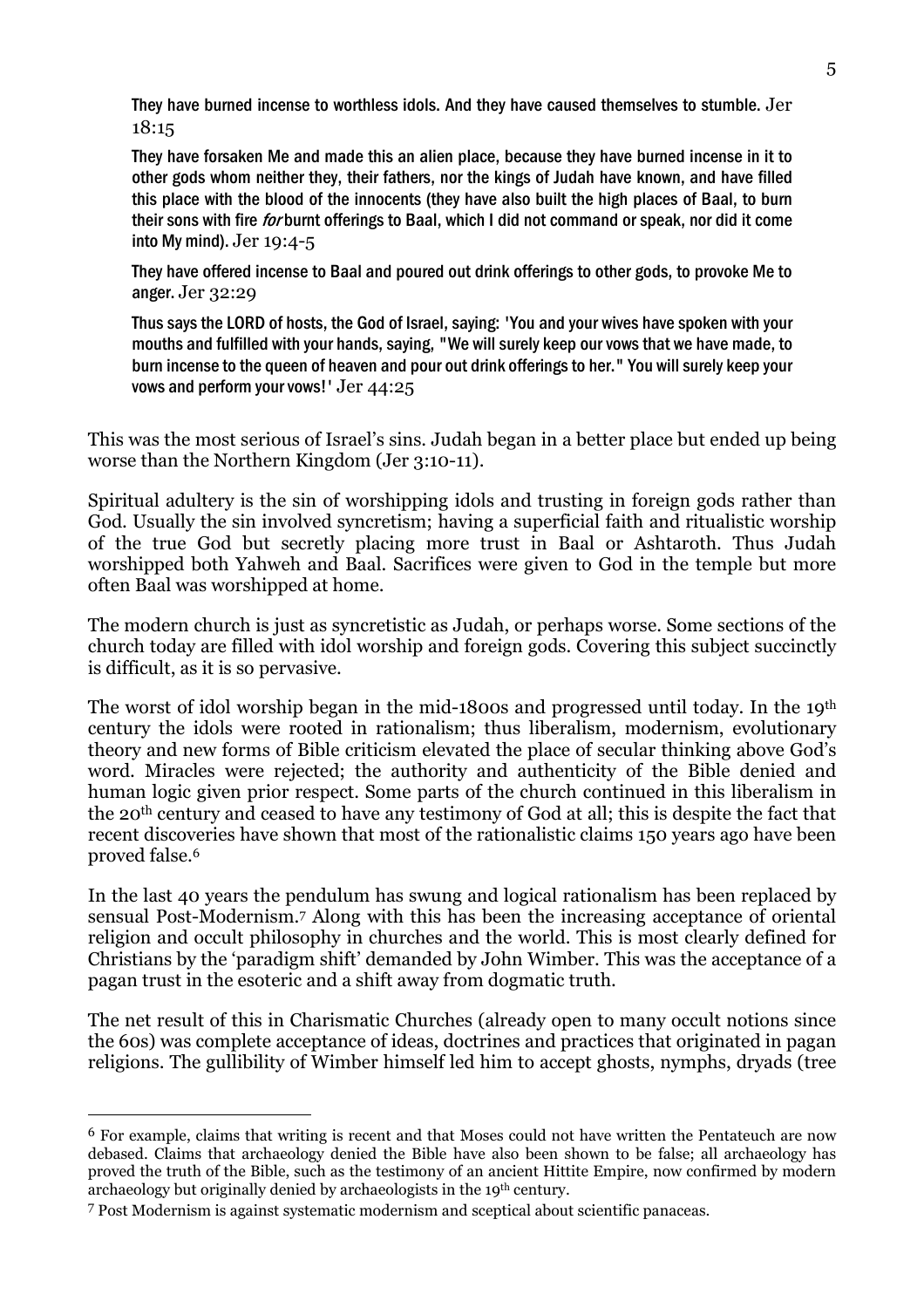spirits), spiritual auras, astral travelling, demonic invasion, and even the value of saintly relics.

To list current practices that have their roots in the occult or oriental religions would require a book. To name a few: Yonggi Cho's teaching on visualisation to incubate faith and get your desired objects is an ancient occult technique but features particularly in a brand of Buddhism (Soka Gakkai) popular in South East Asia. Essentially it is a form of magic. The phenomenological effects seen in the Toronto Blessing which were so damaging (screaming, shouting, falling backwards, wild jumping etc.) are the same as produced by the dangerous Hindu Kundalini Yoga and are developed in the same way by extreme passivity and suggestibility to a leader. Many of the methods used in Charismatic healing meetings derive from Mesmerism (hypnotism) which originated in oriental occultism.

It is not just these extreme matters, more ordinary features also derive from paganism and occultism. Tongues spoken as gibberish is not Biblical but it is a feature of witchcraft, paganism and oriental religions.8 The laying on of hands to impart power and gifts is common in occultism and paganism. The repetitive chanting of Charismatic worship, and the singing in the Spirit that leads to passivity, is common in shamanism and pagan religions but has no place in Scripture.<sup>9</sup>

Many features of modern Charismatic churches are straight out of the occult and heathen religion. This is idol worship and spiritual adultery.

#### **The hubris of self-esteem in the church – the failure to listen to God**

They did not obey or incline their ear, but followed the counsels *and* the dictates of their evil hearts, and went backward and not forward. Jer 7:24

'They have walked according to the dictates of their own hearts and after the Baals, which their fathers taught them', therefore thus says the LORD of hosts, the God of Israel: 'Behold, I will feed them, this people, with wormwood, and give them water of gall to drink'. Jer 9:14-15

Yet they did not obey or incline their ear, but everyone followed the dictates of his evil heart; therefore I will bring upon them all the words of this covenant, which I commanded *them* to do, but *which* they have not done. Jer 11:8

This evil people, who refuse to hear My words, who follow the dictates of their hearts, and walk after other gods to serve them and worship them, shall be just like this sash which is profitable for nothing. Jer 13:10

And you have done worse than your fathers, for behold, each one follows the dictates of his own evil heart, so that no one listens to Me. Jer 16:12

They said, … 'we will walk according to our own plans, and we will every one obey the dictates of his evil heart'. Jer 18:12

Just as selfishness is common in modern society, so selfishness has become commonplace in the church today. There was a time in church history when whole congregations were devoted to doing good to others and were engaged in charitable work. Many gave their whole lives and spent themselves in service to others, often for people they did not even know in foreign lands. Today it seems to me that most Christians are focused on what they can get for themselves: healing, security, money, affluence, cherished luxuries, excitement, entertainment in church services, full-time ministry, power etc.

<sup>8</sup> Biblical tongues were real human languages spoken by someone not trained in them.

<sup>9</sup> 'Singing in the Spirit' in 1 Corinthians is not group chanting on a single note to a rock band but the prayer in tongues that is sung and not recited.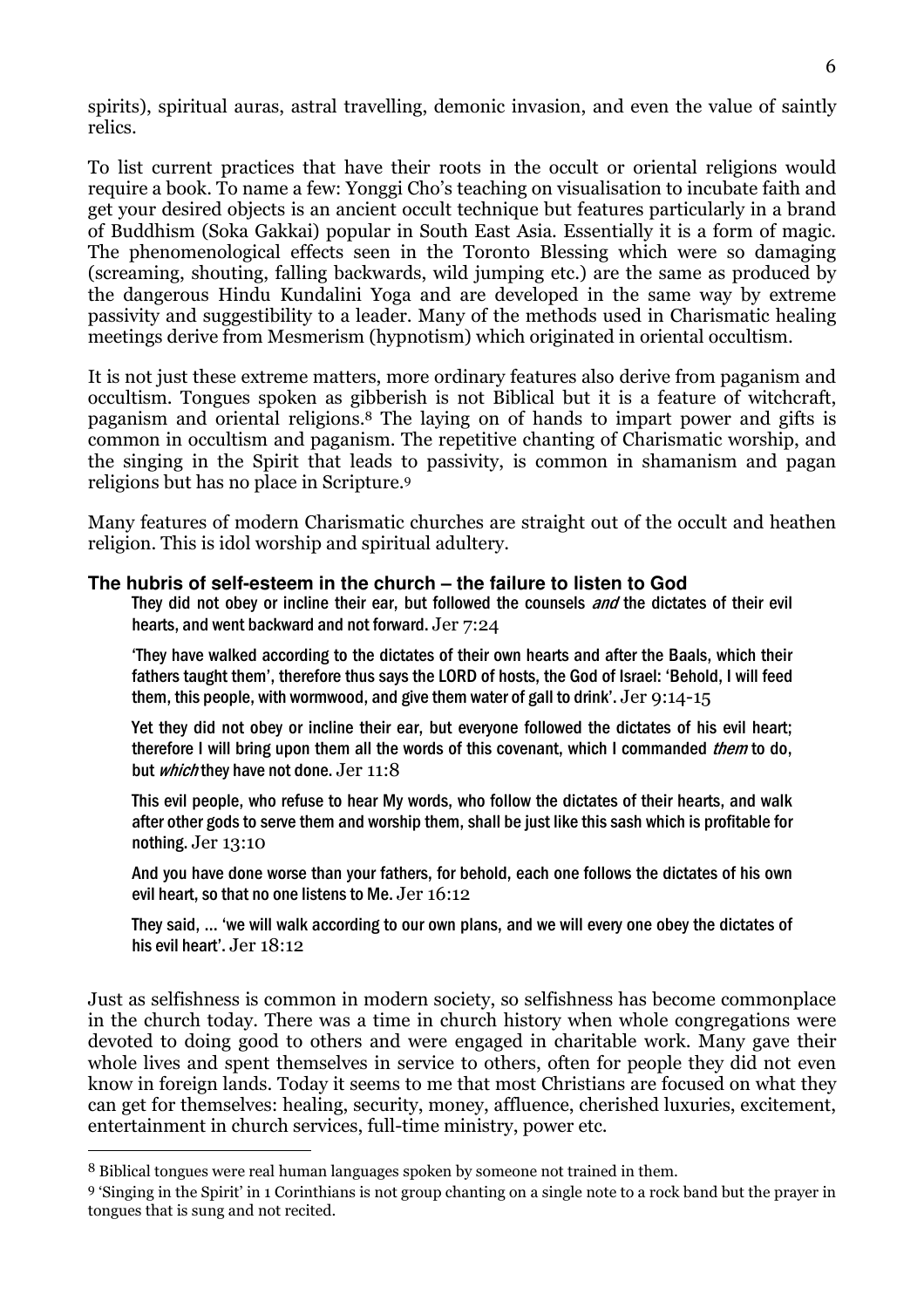I know many people who are dissatisfied with their church, who abhor false teaching within it and loath many practices of authoritarian leaders. Yet they stay there year after year because they like the worship and social life. This is selfishness leading to disobedience. As long as they can have their Charismatic shot in the arm every Sunday morning, they will tolerate all sorts of unbiblical practices. This is just plain disobedience.

Jeremiah is the prophet who tells us that the human heart is desperately corrupt and wicked (Jer 17:9). This does not just apply to non-believers; the heart of the old man in believers is equally corrupt; this is why they can sin. It is vital that Christians put on the new man every day and continue to walk in the Spirit; if not they will express the old nature with its wicked heart.

In the passages above God condemns following the heart of the old nature. Those who let their old nature dictate to them will not only fail but will be judged by God. True Christians will be chastised to repent but non-Christians will suffer eternally.

The worst possible counsel you can give a person is to 'follow your heart', which is a mantra for the modern age. I have known people follow their heart into fornication, adultery, apostasy, and all sorts of wickedness. This is why we have the Bible. Our heart can deceive us but God's word teaches us the way to go. 'Follow God's word' is the only safe counsel.

Despite this, the last 40 years has seen an explosion of church counselling that is based on elevating self-esteem. This is the opposite of the counsel of Jesus to deny yourself and to take up your cross. Ministry after ministry and counsellor after counsellor has taught people that elevating self-esteem resolves all their insecurity. This is nonsense. It is just selfishness gone wild. If people actually esteemed others instead of themselves and sought their good they would find that they would gain far more peace. Apart from that, such counsel is Biblical:

Let each of you look out not only for his own interests, but also for the interests of others. Phil 2:4

Therefore let us pursue the things *which make* for peace and the things by which one may edify another. Rm 14:19

We then who are strong ought to bear with the scruples of the weak, and not to please ourselves. Rm 15:1

Let no one seek his own, but each one the other's well-being. 1 Cor 10:24

If you really fulfil *the* royal law according to the Scripture, 'You shall love your neighbour as yourself', you do well. Jm 2:8

Sadly, the modern church is filled with selfishness and often follows the dictates of its wicked heart.

### The prostitution of the church

### **The mercantile factory in the church**

'Has this house, which is called by My name, become a den of thieves in your eyes? Behold, I, even I, have seen  $it'$ , says the LORD. Jer  $7:11$ 

'Mercantile', which arises from the Italian for 'merchant', simply means relating to trade or commerce. Before Britain had an imperial empire it had a mercantile empire based upon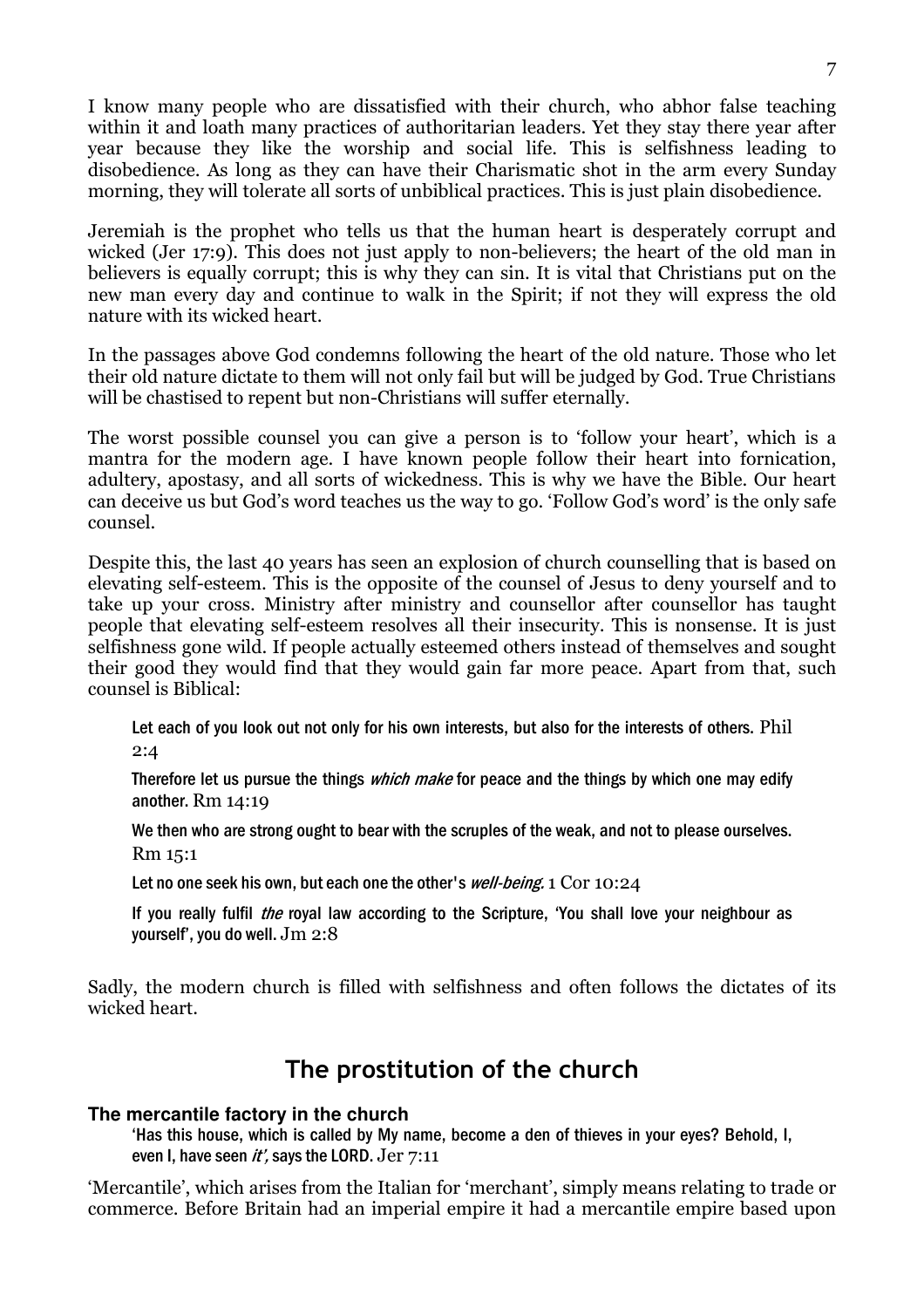annexing foreign states to use as trading bases. The church as a mercantile factory means that it has become a place for making profit, partly through trading actual goods, but also through trading spiritual 'blessings'. It is a place where people can get rich through making promises and selling stuff.

#### Material commerce

The modern church is riddled with commercial enterprises which historic churches simply would not recognise. Even those few churches that seek to do good are corrupted by commerce. They sell audio CDs and DVDs of church sermons and claim back tax paid through Gift-Aid. They establish conferences, Bible camps and seminars which people have to pay to attend. Often such churches are already fat on the tithed contributions of the saints. If you must tape teaching, why not make it freely available to your flock?

However scandalous churches go much further than this. Many churches have taken sermon and teaching media into a full-blown money-spinning organisation of its own. Highly specialised, fast-copying equipment is used to peddle its wares to a submissive captured audience who soak up media from their church but fail to read or listen to alternative material. Then books by the leader are vigorously marketed from the platform so that the whole congregation buys them.

Then there is the marketed media which is pushed outside the church boundaries. I know one teaching VHS tape in the early 90s, by a preacher in the UK, which alone earned tens of thousands of pounds. In America, mega-churches and TV evangelists can earn millions from one item.

#### Spiritual commerce

This profiteering is just sickening. It is where some authoritarian figure, often a TV preacher, promises healing or wealth to those who send in their hard earned cash. This is little different to the promises of the Roman Church to provide salvation for those who paid for indulgences, which provoked the Reformation.

Then there are those who write a book claiming to have discovered some spiritual secret which can release you into all sorts of blessing, which you can get when you buy his book. Only fools would do this since the Bible promises to provide everything you need to grow in grace (2 Tim 3:15-16) at no cost.

#### Leadership commerce

Among My people are found wicked *men;* They lie in wait as one who sets snares; They set a trap; They catch men. As a cage is full of birds. So their houses are full of deceit. Therefore they have become great and grown rich. They have grown fat, they are sleek; Yes, they surpass the deeds of the wicked; They do not plead the cause, The cause of the fatherless; Yet they prosper, And the right of the needy they do not defend. Shall I not punish *them* for these *things?'* says the LORD. 'Shall I not avenge Myself on such a nation as this?' Jer 5:26-29

This is where it becomes very profitable to be a church leader or a famous preacher. Many have become millionaires on the back of this. Using deceit instead of Biblical teaching, such men garner massive profits, much of which comes from tithes of gullible followers.

These famous preachers do not actually do any proper leadership job; they do not counsel people, they do not visit folk at home; they do not catechise; they don't even get involved in the running of the church. All they do is perform on stage and collect millions. They don't help the poor and needy but they use deceit to fool people.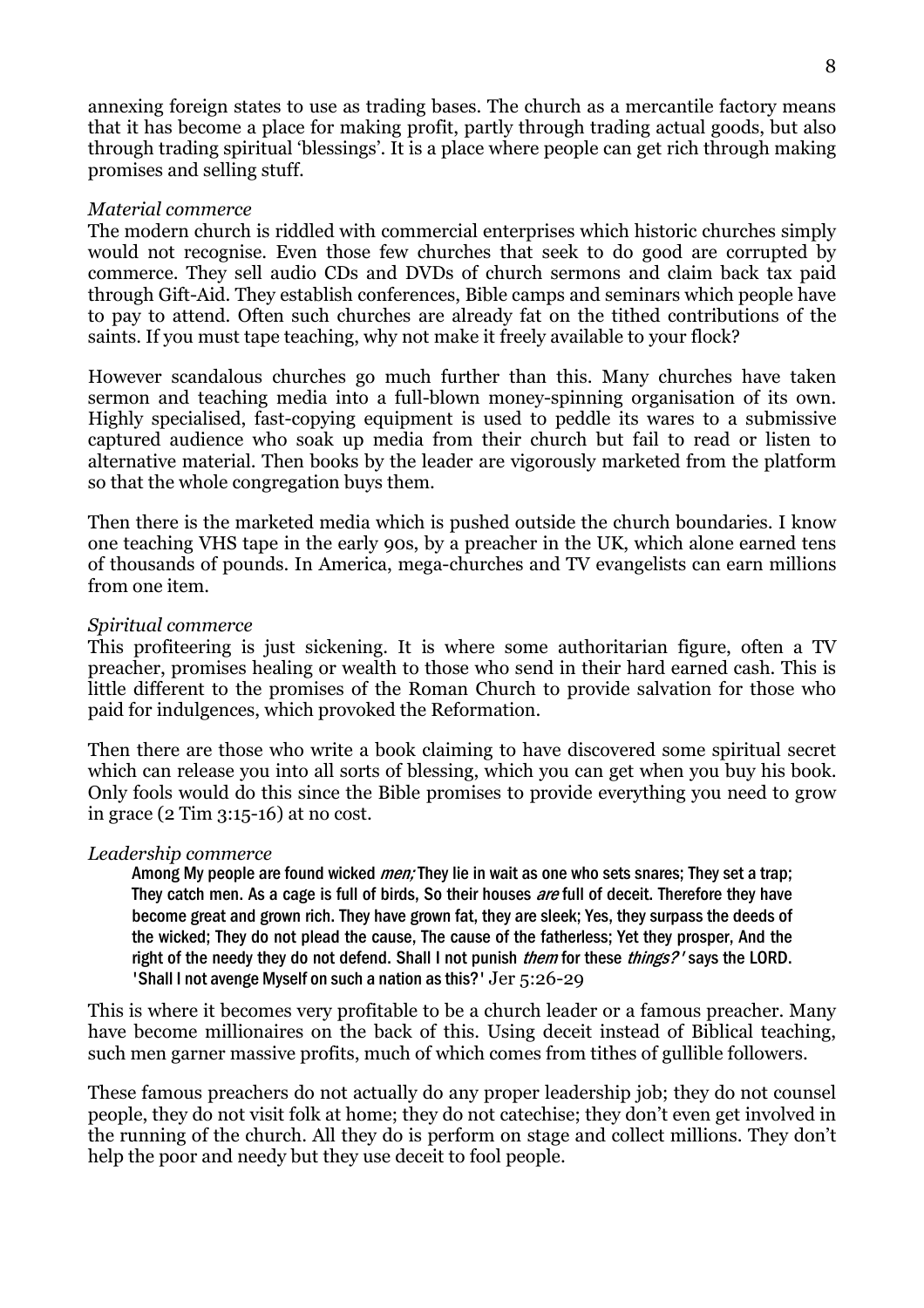It is well known that certain Charismatic preachers have fleets of limousines, dedicated security staff, Lear Jets (one has his own airport), multiple homes, servants and accounts in tax havens.

Even more apparently godly leaders in evangelical organisations charge huge amounts to come and speak in local venues. Such folk advertise that for several thousand pounds they will come and do their show in your church.

### Building commerce

This is where a dedicated church building, being a large open space, becomes a valuable asset to those who wish to hire it. Many churches that have gone down the route of building or converting large buildings for use as a church rent it out at great cost when it is not in use for the church. I know one Charismatic church building that is regularly used by the town council because it has the best appropriate convention space in the area, plus it has a convenient car park opposite.

### Meetings commerce

This is where meetings are televised and sold to TV networks at huge profits. Often the programmes are televised church services, but sometimes they are videos of conferences, seminars and celebrations. Some are both televised and sold as DVDs.

In addition there are there are the videos of worship times and sermons posted on YouTube which are accessed free but often have lucrative adverts preceding them.

### The commerce of gifts

Almost every modern church pushes an unbiblical method of giving. This is based on a series of errors:

- That the church under the New Covenant is required to tithe; that is, give a tenth of unearned income.
- That the tithe must be always given to the leadership of the church to use as it sees fit.
- All the chief workers in the church should be full-time and paid a salary and pension scheme.
- Key church leaders should be assisted to buy a local home, or even be given one freely.
- The church should always seek to purchase a dedicated building for development of church activities.
- In addition, gift days are necessary whenever the church activates a new strategy, sets up new leadership posts or requires new capital expenditure.

All of these premises are false; there is no Scriptural value in them at all. This is not the place to discuss these issues in full; however, the key NT teaching on giving is that:

- It must be freely given (not under pressure).
- It must be based upon what you determine is the right amount as you prosper.
- That it is only given as God directs you and no one else (in terms of amount and target).
- That the main target of gifts are the poor and needy in your locality.
- The only leaders who are full-time are itinerant preachers and no one else. Even these must rely on faith gifts not a salary.

### Den of thieves

The modern church is a veritable den of thieves. Very few churches have avoided the charge that they make a great deal of money from the saints, often through deception. Those supposed churches and church leaders that have become rich through the gifts of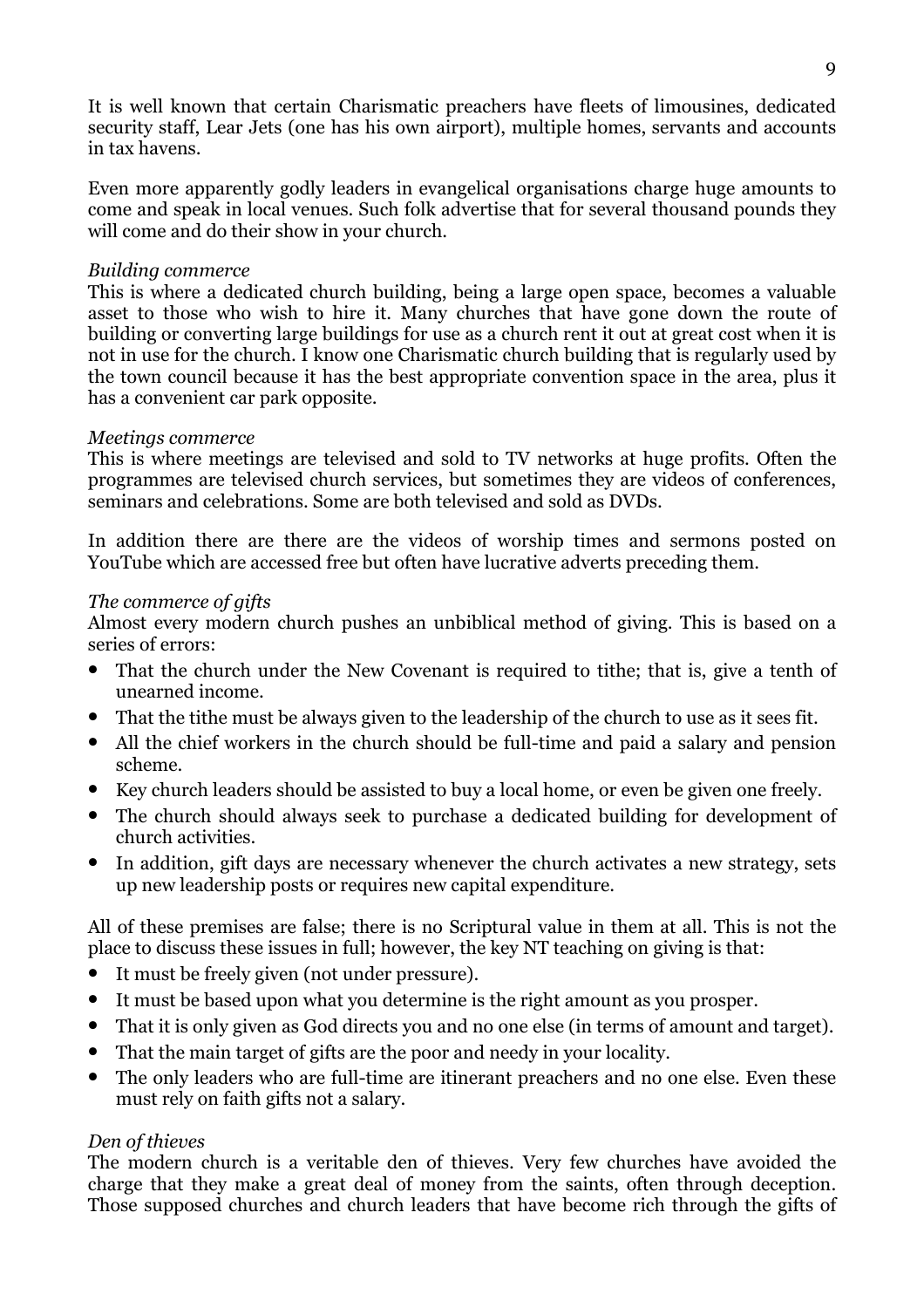the saints have no credibility whatsoever; they are charlatans. No man should become rich through ministry; the Lord condemned the rich and praised the weak.

The church should be a place of giving and not receiving. The church should be giving of its prosperity to the poor, and vulnerable in society. Even the apostate Roman church throughout history did this much; many monasteries and monks did huge amounts of charitable work. Yet today's modern churches, though they may criticise the errors of the Catholics, cannot even match the good charitable works that the Roman church did. Instead they amass large amounts of money to themselves.

### Personal sins in the church

#### **Lying in the church**

And *like* their bow they have bent their tongues *for* lies. They are not valiant for the truth on the earth. For they proceed from evil to evil, and they do not know Me', says the LORD. Jer 9:3

[They] will not speak the truth; they have taught their tongue to speak lies; they weary themselves to commit iniquity. Jer 9:5

Sadly, there is a great deal of lying in the modern church. Like the world, it seems that many Christians feel that lying is a small necessity and that 'white lies' are acceptable. This itself is a lie. All lies are sin and there is never a need to lie.

As well as a lack of truth in the church, being a lack of God's word, there is also a lack of telling the truth. This pervades all things, from the lies of false teachers bringing error into the church to the personal lies that people tell each other.

The worst form of lying is bearing false witness. This, in itself, pervades the church today where ministries fall over themselves to personally slander their critics. I have lost count of the times when I have criticised the error of someone in a logical, Biblical fashion and instead of attacking the argument, they have instead slandered me in public, failing to deal with any of the points that I made at all. This is called an ad hominem argument (attacking the person not the message) but it is also slander and bearing false witness.

Those who lie will never bear any spiritual fruit.

Therefore, putting away lying, 'Let each one of you speak truth with his neighbour', for we are members of one another. Eph 4:25

Do not lie to one another. Col 3:9

### **Hypocrisy and deceit in the church**

'Their tongue is an arrow shot out; It speaks deceit;  $One$  speaks peaceably to his neighbour with his mouth, but in his heart he lies in wait. Shall I not punish them for these *things?'* says the LORD. 'Shall I not avenge Myself on such a nation as this?' Jer 9:8-9

Everyone will deceive his neighbour. Jer 9:5

'Your dwelling place is in the midst of deceit; through deceit they refuse to know Me', says the LORD. Jer 9:6

Deception is the prime characteristic of the end times; both the Lord and the apostle Paul warned us that this would be so. Likewise, deceit in the church becomes so strong that the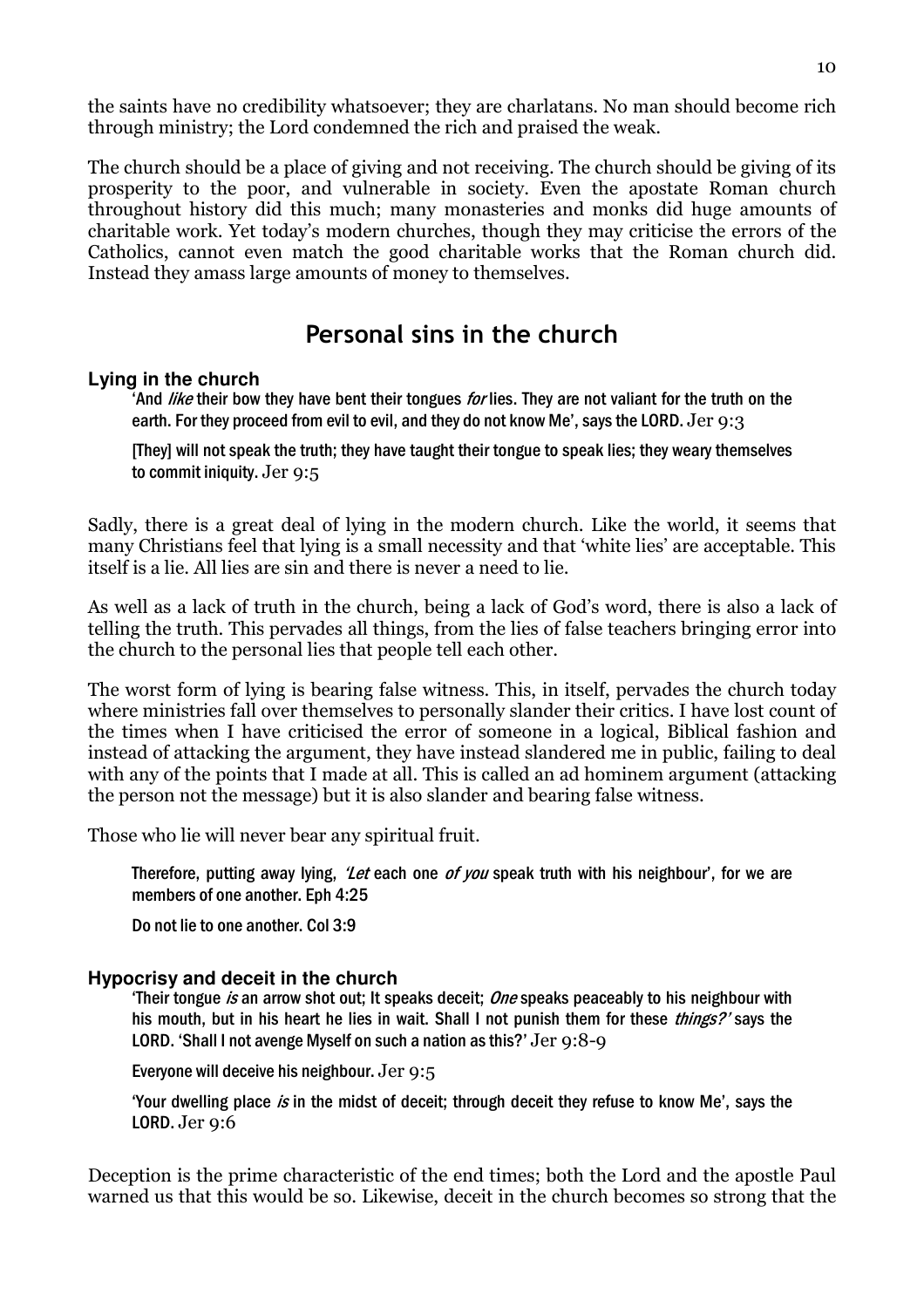church falls into apostasy. Today there is widespread deception in both the church and the world.

When Christians fall into deception it is because they refuse to know God. Those that know God will be strong and do exploits (Dan 11:32) but those who do not know God will collapse in deception and believe all sorts of erroneous things.

Deception is falling away, that is what the word means. Those who accept deceitful doctrines will apostatise from the faith and show that they do no know God. On this judgment we can say already that the vast majority of the Christian church in the world today is already apostate because it is filled with deceitful teachings and aberrant practices.

### **Wickedness**

 $\overline{a}$ 

Men whom I will slay in My anger and My fury, all for whose wickedness I have hidden My face from this city. Jer 33:5

There is a great deal of wickedness in the modern church. Wickedness is evil, bad, everything that is the opposite of good or holy. When a church or its leaders do something bad or fail to do the good that they are called to do, then they are wicked.

For instance, when a church is called to care for the poor, raise money for the needy and vulnerable, but instead spends it on expensive buildings and providing affluent salaries for a multitude of leaders, it is wicked. The failure to care for the poor is a repeated divine criticism of Judah's kings, princes and rulers. God takes this matter very seriously. Yet in a time when 4 million people are going hungry in the UK, few evangelical churches are actively involved in providing food and support.10 Middle class churches just sit in their ivory towers wasting money on building schemes and leaders while children are starving just a few miles away from them. This is wickedness.

I have written many papers demonstrating that the present coalition government is rousing God's anger by making the poor much poorer, making the rich much richer, and plunging literally millions into poverty. The greatest suffering is amongst working people who cannot afford food and their bills, and the disabled who have borne the brunt of austerity cuts. This is wickedness. And yet many churches and Christians have supported this policy, while the wife of one famous church leader in the biggest Charismatic stream is actually an advisor to the Secretary of State for Work and Pensions who is causing all this criminal devastation for political reasons (it is not pragmatic and does not save money).<sup>11</sup>

Aside from this neglect, there is outright commission of iniquitous acts. Many famous and popular church leaders have lied, cheated on taxes, been caught in sex scandals, have been guilty of fornication, adultery and homosexuality, have been found to be alcoholics or drug

<sup>10</sup> A number of liberal churches are, however. I know that a few evangelical churches do some work in this area, but a few soup kitchens here and there are not enough. The whole church needs to abandon its false practices and do charitable work.

<sup>11</sup> As many expected, the national debt is actually going up; tax receipts are diminished, growth is based on a flimsy whisper of bank speculation, cheap money and more debt, the supposed recovery is much later than other advanced western nations, banks have not been regulated properly, the housing bubble is out of control, wages have not recovered and are being squeezed, manufacturing is in decline and a worse than ever crash is imminent. The desperation of the Chancellor is shown in the fact that GDP also now includes prostitution and the porn industry. Proof that the recovery is false is shown in the fact that interest rates have not gone up. One example of how austerity measures do not save money is that if you cause malnutrition and hunger, people who were previously contributors end up in hospital where a bed costs £4-5,000 per night.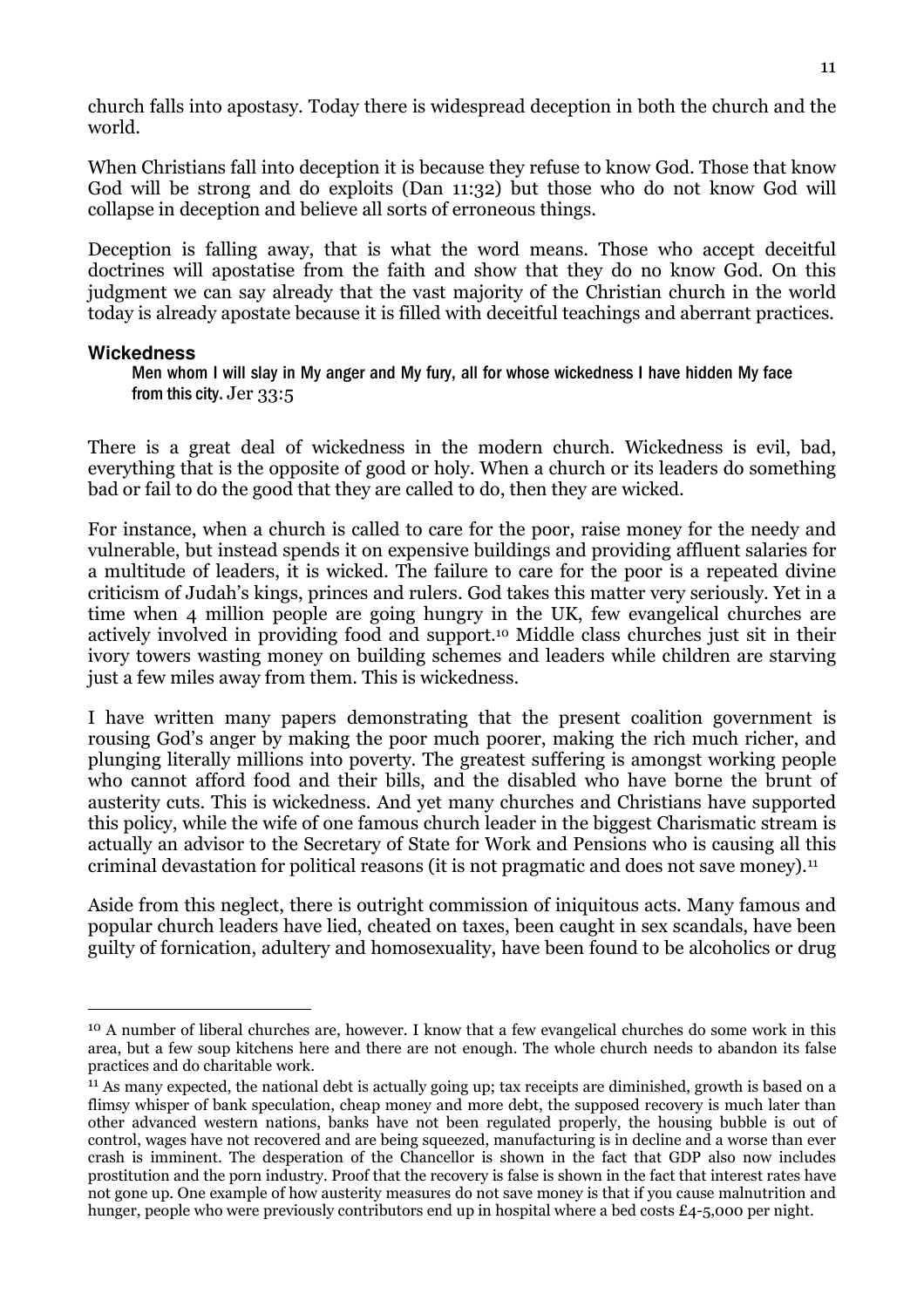abusers, have left wives and families – and so it goes on. There has never been a time when there has been so much immorality amongst church leaders.

Within the church membership it is common to find expressions of significant sins that no one seems to care about. Instead of people repenting and confessing their sins to one another, we find people boasting about sins committed, such as cheating the taxman, fiddling expenses, buying lottery tickets, immorality and so on. I once met a prospective Baptist church leader who saw nothing wrong with visiting prostitutes. I knew a pastor's son who chose his university on the basis of being able to sleep with as many girls as possible during his time there. I knew another Baptist church moderator who regularly used lies and duplicity to deal with church problems that he could not face.

Despite all of this, it is easy to find church websites that are full of wickedness. One famous Jewish Root teacher goes out of his way (in on-line newsletters) to melodramatically castigate his critics in the foulest ways imaginable (I have been a victim). He uses slander, defamation, lies, bears false witness, uses highly derogatory and hateful terms, attacks innocent people that cannot retaliate, has called for the death of critics, and used wrath. One church denomination even took him to court for defamation, endangerment and lies, and won. Yet he is highly popular internationally, despite his teaching being founded on heresies of the worst and most blasphemous kind.

Other websites are filled with hate and entirely focus their ministry on one problem to the exclusion of the whole counsel of God. Thus there are churches that appear to do nothing but vilify Gay people in the most unkind ways. No good will come from ministry founded upon hate. We could continue in this vein.

Without any doubt, there is a great deal of wickedness in the modern church.

### Issues related to a lack of truth and knowledge

### **The lack of Biblical understanding in the church**

For My people *are* foolish, they have not known Me. They *are* silly children, and they have no understanding. They *are* wise to do evil, but to do good they have no knowledge. Jer  $4:22$ 

Hear this now, O foolish people, without understanding, who have eyes and see not, and who have ears and hear not. Jer 5:21

They are altogether dull-hearted and foolish. Jer 10:8

How many in the modern church could be called 'silly children' with 'no understanding'? Such are not necessarily wicked people who strive after sin like some, they are just extremely foolish and end up snared by Satan through believing stupid things.

For instance, in the mid-90s another deception filled the evangelical church for several months. This was the nonsense of gold dust on people appearing during frenzied meetings or gold replacement fillings appearing automatically. There was not one single accredited proven case of this; not one. I met people who were in meetings where this was claimed to have happened and who believed it to be true. When I asked if they saw it with their own eyes they said, 'Well, actually no'. After a time it was so farcical that the claims just drifted away. All those who believed this lie were 'silly children'.

Another example was the massive impetus given to claims about Celtic spirituality in the 90s, now largely disappeared. This was laced with claims about the miraculous gifts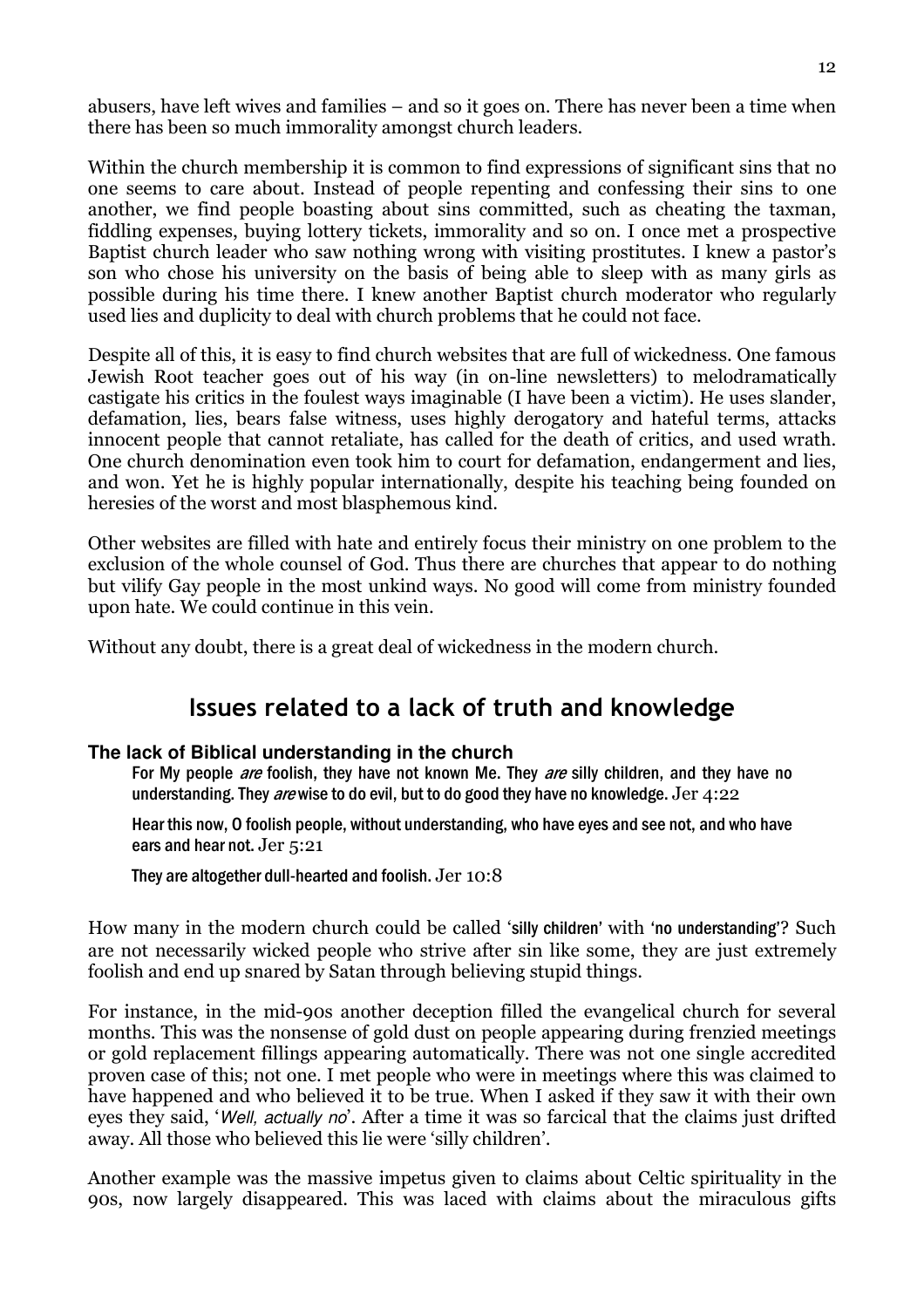experienced by the Celts in the early British church. This was mainly sponsored by a radical Charismatic stream that was already neglecting the Bible and accepting all sorts of nonsense (one branch even performed a rain dance in Wales in the town centre!). I met the original proponent of this heresy and debated it with him and later wrote a book about it.<sup>12</sup> A serious study of the Celtic church shows that the claims of miracles were mostly legends and myths that grew up later, such as Brendan camping overnight on an island that turned out to be a whale. The movement was nothing but a caricature and a return to pagan mysticism dressed up as Christianity.13 People who followed this mysticism were foolish, silly children that followed myths and fables.

The reason why people follow this sort of nonsense is that they have become gullible because a) they do not know God and b) they neglect Biblical teaching. As a result of their ignorance they accept rubbish instead of godly truth.

Foolishness follows a dearth of understanding. Understanding comes from accepting Biblical truth. It is the job of genuine teachers to impart understanding to God's people and equip them to minister truth. When people have understanding, they are then equipped to serve God and walk after him in holiness.

For this reason we also, since the day we heard it, do not cease to pray for you, and to ask that you may be filled with the knowledge of His will in all wisdom and spiritual understanding; that you may walk worthy of the Lord, fully pleasing *Him*, being fruitful in every good work and increasing in the knowledge of God. Col 1:9-10

### Leadership issues

### **False prophecy in the church**

 $\overline{a}$ 

The prophets prophesied by Baal, and walked after *things that* do not profit. Jer 2:8

Therefore thus says the LORD concerning the prophets who prophesy in My name, whom I did not send, and who say, 'Sword and famine shall not be in this land' -- 'By sword and famine those prophets shall be consumed!' Jer 14:15

They prophesied by Baal and caused My people Israel to err. Jer 23:13

Thus says the LORD of hosts concerning the prophets: 'Behold, I will feed them with wormwood, and make them drink the water of gall; for from the prophets of Jerusalem Profaneness has gone out into all the land.' Thus says the LORD of hosts: 'Do not listen to the words of the prophets who prophesy to you. They make you worthless; they speak a vision of their own heart, not from the mouth of the LORD'. Jer 23:15-16

I have heard what the prophets have said who prophesy lies in My name, saying, 'I have dreamed, I have dreamed!' How long will *this* be in the heart of the prophets who prophesy lies? Indeed they are prophets of the deceit of their own heart, who try to make My people forget My name by their dreams which everyone tells his neighbour, as their fathers forgot My name for Baal. Jer 23:25-27

Thus says the LORD of hosts: 'Do not listen to the words of the prophets who prophesy to you. They make you worthless; they speak a vision of their own heart, not from the mouth of the LORD'. Jer 23:16

<sup>12</sup> 'Modern Celtic Spirituality'; still available on Amazon (I get no royalties).

<sup>13</sup> The real Celtic church contained many fine saints that held Biblical doctrines.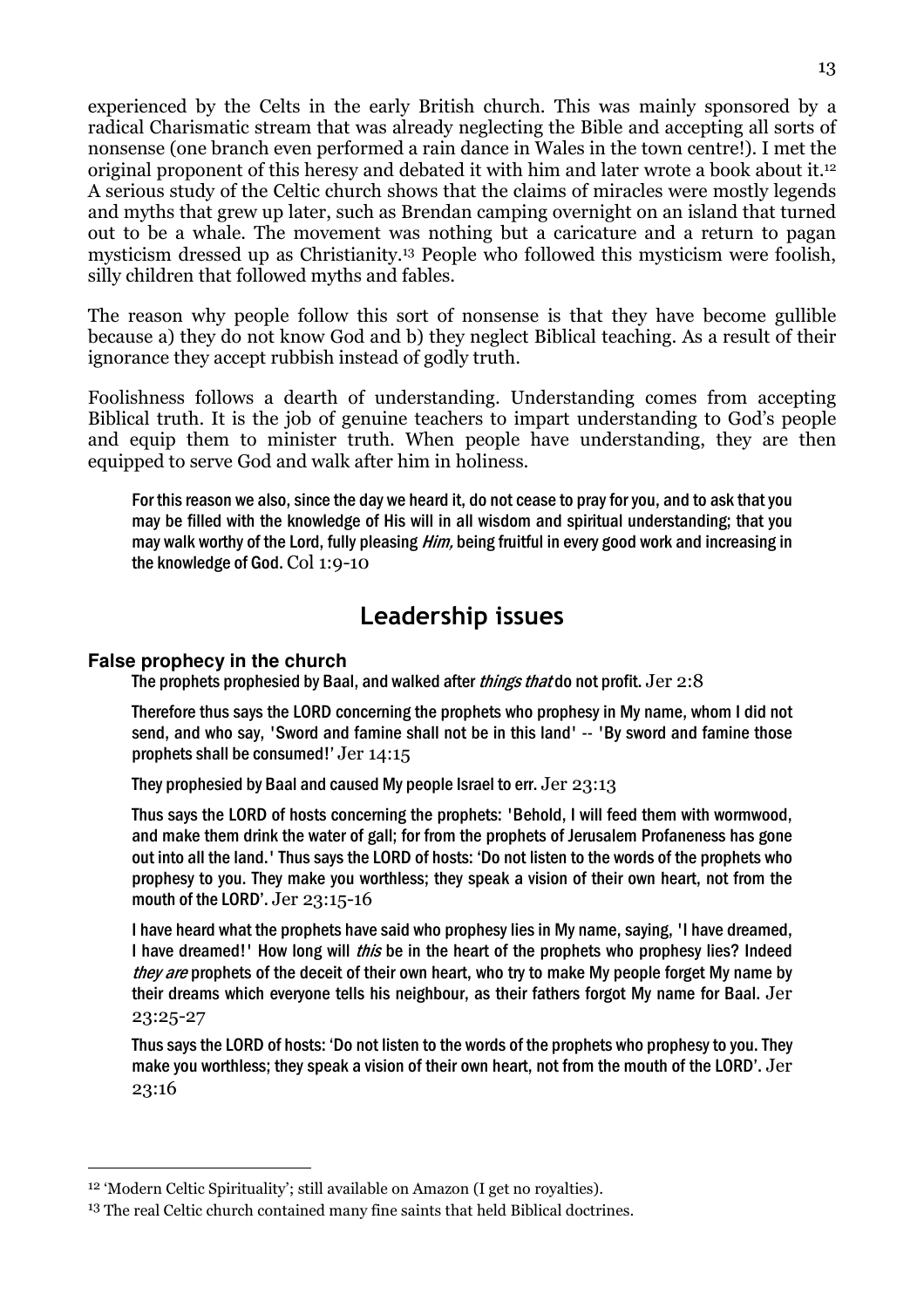How long will *this* be in the heart of the prophets who prophesy lies? Indeed *they are* prophets of the deceit of their own heart, who try to make My people forget My name by their dreams which everyone tells his neighbour, as their fathers forgot My name for Baal. Jer 23:26-27

The modern church is filled with the worst forms of false prophecy. It is riddled with it. There are extreme movements such as the New Apostolic Reformation (the old Apostolic and Prophetic / Signs and Wonders movements) where multitudes of men and women claim to be authoritative prophets according to the style of an OT prophet.

All this is despite the words of Jesus himself who said that this sort of office of prophet ceased with John (Matt 11:13; Lk 16:16). This is why we do not se the phrase, 'Thus says the Lord' in the NT.

These prophets speak and write all sorts of hubris and mystical rubbish that, amazingly, sell in millions. One of these charlatans even describes visions where he talks to the apostle Paul (impossible Lk 16:26) and says that Paul submitted to him. What hubris! Others teach that these prophets will soon rule the world. They are going to have a shock when the Lord returns. Repeatedly such Charismatic prophets get caught up in scandal after scandal, exposed as adulterers, liars, alcoholics, sexual abusers and homosexuals.14 Yet people still listen to them!

Below these charlatans are a more moderate layer of Charismatic self-styled prophets that criticise the shenanigans of the radical prophets and yet are themselves false prophets. They still adopt the pose of an authoritative OT type of prophet and claim to know the future. Often these types of prophets have a different eschatology to the former sort and often teach in messianic Christian circles.

Below these are the many people that prophesy in the churches; people who are not considered to have the office of prophet but who regularly prophesy in the church.

All of these speak out of their own false hearts just like the many prophets in Judah. Their prophecies fail because they are not prophecies at all.

These prophecies arise from various sources.

There are the prophecies that simply come from over enthusiastic fleshly emotionalism and mysticism. Such folk may not mean any harm but it is dangerous none the less. I have seen many simple folk get caught up in the atmosphere of a Charismatic worship time and then prophesy something that was just rubbish or well meaning words. At their worst they prophesied a future event that did not happen. This is serious and requires repentance. Many famous church leaders have done this and never repented.

Then there is the prophecy that is slightly darker and arises from a person's old nature and is spoken in deliberate falsity. This usually comes from pride and seeking to impress people.

Then there are the prophecies that come as a result of demonic temptation. Perhaps a good man can be caught up in this and submit to a rogue thought unaware that he is being manipulated by the enemy. This needs repentance too.

<sup>14</sup> See my book 'Charismatic Catastrophe' for examples.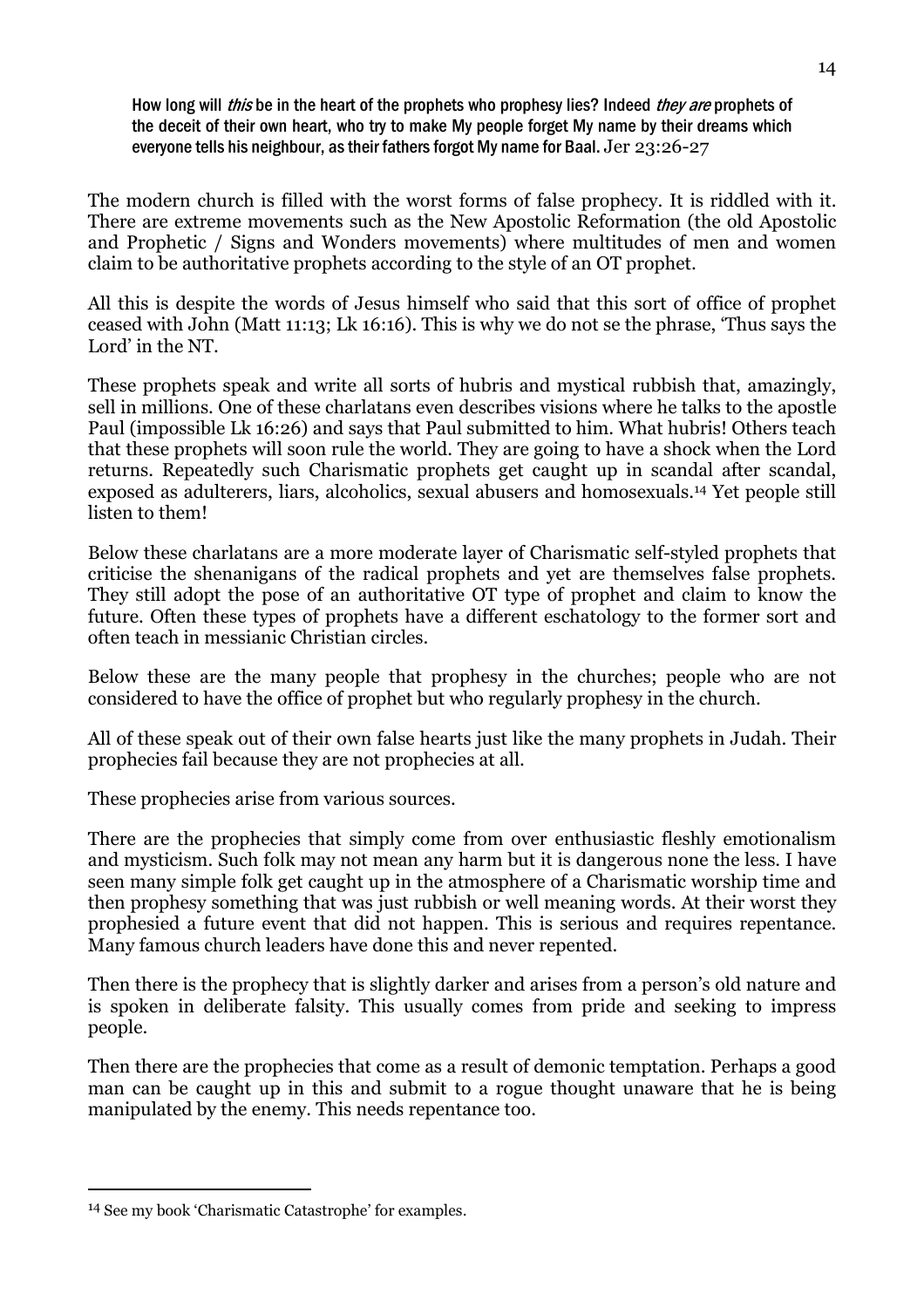Above this there is the outright satanic control of a person whose ministry of a prophet is entirely controlled and empowered by demonic means. Such are the radical Charismatic prophets whose ministry is downright heretical continually and whose lives have been found wanting.

Through all of the above the Charismatic church today, of all stripes, is plagued with false prophets. They are worthless and lead to deception.

### **False shepherds leading the church astray**

My people have been lost sheep. Their shepherds have led them astray; they have turned them away on the mountains. They have gone from mountain to hill; they have forgotten their resting place. All who found them have devoured them; and their adversaries said, 'We have not offended, Because they have sinned against the LORD, the habitation of justice, The LORD, the hope of their fathers.' Move from the midst of Babylon, go out of the land of the Chaldeans. Jer 50:6-8

'Woe to the shepherds who destroy and scatter the sheep of My pasture!' says the LORD. Jer 23:1

And I have seen folly in the prophets of Samaria: They prophesied by Baal and caused My people Israel to err. Also I have seen a horrible thing in the prophets of Jerusalem: They commit adultery and walk in lies; they also strengthen the hands of evildoers, So that no one turns back from his wickedness. Jer 23:13-14

Therefore behold, I am against the prophets', says the LORD, 'who steal My words every one from his neighbour. Behold, I am against the prophets', says the LORD, 'who use their tongues and say, "He says". Behold, I am against those who prophesy false dreams', says the LORD, 'and tell them, and cause My people to err by their lies and by their recklessness. Yet I did not send them or command them; therefore they shall not profit this people at all', says the LORD. Jer 23:30-32

The Lord's people today have forgotten their resting-place. They are sheep that have been scattered on every hill searching for a mountain top experience but have lost their trust in God. They are a flock that has been led astray. As a result they are being devoured on the right hand and on the left.

They are devoured by heresies, by exploitative leaders, by desires for selfish experiences and self-satisfaction. All in all they are being devoured by the enemy that walks around seeking people to devour, people who are not protected by a shepherd who cares for them more than himself.

The church has been progressively led astray; deceived from following God's word to following every sort of false teaching possible. By failing to search out God's word they have submitted to errors and lies, often through the fantasies of false prophets.

Being astray means walking on a path that is not following God, is not following Christ, and thus is following the enemy. The deception is rank in that they think they are doing well in this straying, but in fact they are getting closer and closer to the pit of hell.

Walking after Christ, walking in the Spirit, requires a very careful consideration of God's word in order to be on a straight and narrow path. The narrower the path the more care to check with God that it is safe. If you deviate even one degree from a narrow path of following Christ, before long you are on a path that is miles away from the true path. Thus the modern church is generally miles away from where it should be. It is not following God but is following the enemy.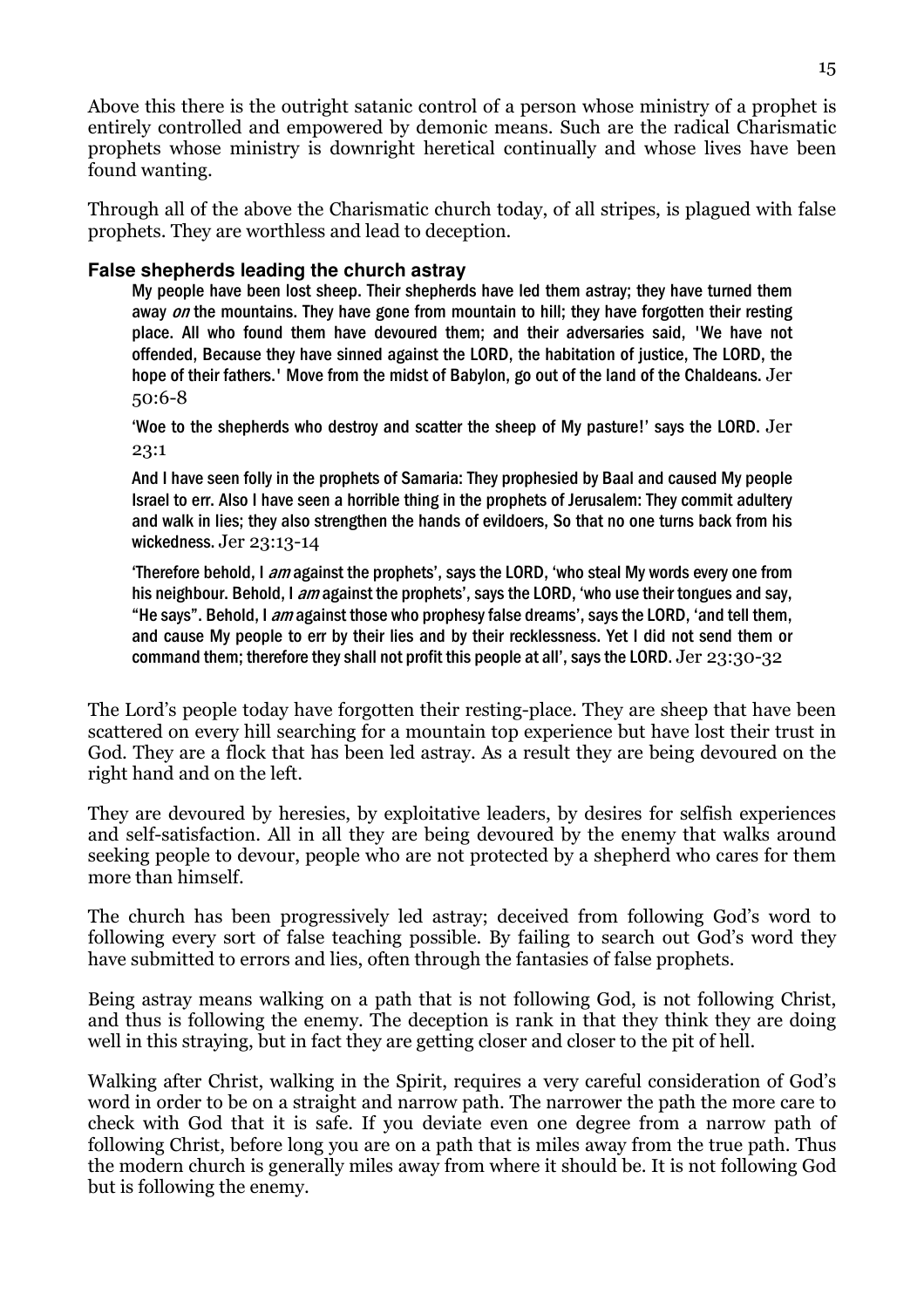The shepherds that should have cared for the sheep, fed them God's word and directed them on the narrow path, have instead fed themselves and guided the sheep onto rogue paths that lead to sin and wickedness. The flock of God today is walking aimlessly without proper shepherding towards destruction.

True shepherds put themselves on the line to nurture and protect the sheep. Modern shepherds have elevated their status in the church, stolen the people's money, garnered for themselves riches and authority, or even celebrity, and have completely neglected the sheep.

There is no Biblical church leadership that is not directly involved in caring for the sheep. That is because the only church leaders are elders who are all committed to being pastors (shepherds). Yet today we see church leaders who never get involved with the sheep at all. They never visit the sheep at home to catechise and counsel them, They delegate all the leadership jobs to lower unbiblical orders of leaders. Yet they gallivant around the world from conference to conference soaking up celebrity. This is utterly unbiblical. Such are false shepherds. With shepherding like this, no wonder the sheep get led astray.

### **Trusting in men; celebrity in the church**

Thus says the LORD: 'Cursed is the man who trusts in man and makes flesh his strength, whose heart departs from the LORD'. Jer 17:5

It is odd that the more certain false shepherds behave wrongly, the more many flocks follow them. It is like an abused wife that cannot leave her cruel husband.

Thus many in the church today trust in the men that they follow and comfort themselves that they are in the church of so and so, who is a big name. They stop thinking for themselves and only do what the name tells them to do. They cease giving to the poor as God directs and give all their money to the name. Thus the church often becomes little more than a pop show where people crowd to see this or that man.

Sometimes people travel thousands of miles to see the latest prophet or speaker because they feel that God is there but not in their home church. When the Toronto Blessing began, thousands of people travelled thousands of miles to get the blessing because God was with the men in Toronto. This behaviour only proves that those who did this had no faith. We do not need to travel to find God, he is always with his people but is only perceived by faith. When the mystical phenomena moves on, so these people travel to the next place where exotic things are occurring. When Toronto died down people travelled to Pensacola. When that died down people travelled to Lakeland. And so it goes on.

All of this is trusting in men. It is folly.

The more you trust in man, the more you make the flesh your strength and the less you trust God.

## Rejection of true ministry

Then they said, 'Come and let us devise plans against Jeremiah; for the law shall not perish from the priest, nor counsel from the wise, nor the word from the prophet. Come and let us attack him with the tongue, and let us not give heed to any of his words'. Jer 18:18

Therefore the princes were angry with Jeremiah, and they struck him and put him in prison in the house of Jonathan the scribe. For they had made that the prison. When Jeremiah entered the dungeon and the cells, and Jeremiah had remained there many days. … Then Zedekiah the king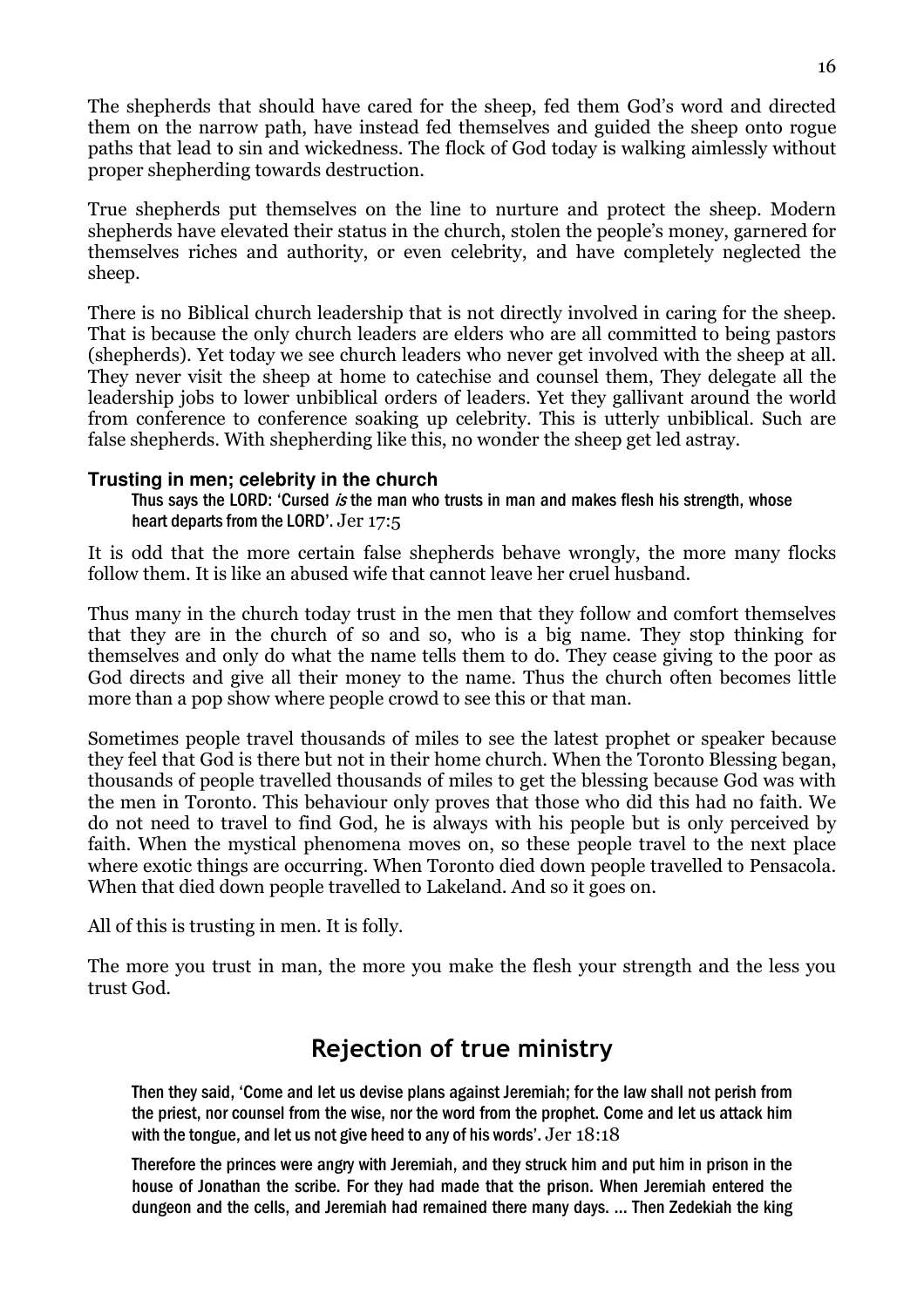commanded that they should commit Jeremiah to the court of the prison, and that they should give him daily a piece of bread. Jer 37:15-16, 21

They took Jeremiah and cast him into the dungeon of Malchiah the king's son, which was in the court of the prison, and they let Jeremiah down with ropes. And in the dungeon *there was* no water, but mire. So Jeremiah sank in the mire. Jer 38:6

Now Jeremiah remained in the court of the prison until the day that Jerusalem was taken. And he was *there* when Jerusalem was taken. Jer 38:28

In every move of God in history there is usually a reaction against godly men. Thus men that God uses to bring change get rejected, slandered and vilified. One can think of Augustine, Wycliffe, Tyndale, Luther and Calvin in this regard.

Thus there were no shortage of prophets in Judah that prophesied lies out of their false hearts, yet Jeremiah, whose uncomfortable message was genuine, was vilified, slandered, attacked and put in prison. In fact he was imprisoned more than once and beaten before he was imprisoned, then left without proper food. On another occasion he was thrown into a miry cistern. In the end he was kidnapped and forced to go to Egypt where Jewish tradition tells us that he was stoned for prophesying more uncomfortable things.

In a time of downgrade where most of the church is hurtling headlong into apostasy and deception, the men that stand out from the crowd and bring the truth will get attacked. This is happening today. There are very few who speak the truth and stand against the tide with a genuine Biblical message, and these often get attacked and mistreated.

The more the modern church apostatises and becomes more and more pagan, the more genuine prophets that speak God's word will be attacked and demonised. In the final analysis under a totalitarian antichristian empire, such prophets will all be killed and the world will rejoice.

### **Judgment**

### **The city is to be given to Babylon**

Therefore thus says the LORD: 'Behold, I will give this city into the hand of the Chaldeans, into the hand of Nebuchadnezzar king of Babylon, and he shall take it. And the Chaldeans who fight against this city shall come and set fire to this city and burn it'. Jer 32:28-29

The city of Jerusalem is a picture of the church. The external aspect of Jerusalem, its walls, houses, temple etc. were burned down. This is symbolic of the church at the end where all the current external forms will be eradicated. All the denominations, streams and sects will vanish. There will be one universal world church, sponsored by the state, which will be called 'Christian' but will be a compromised and evil syncretism of spiritualism and antichristian ideas. The Three-Self Church in China prefigures this.

The Jewish inhabitants that were not killed by the sword, famine or pestilence, were taken as exiles into Babylonia. This symbolises those professing Christians at the end, the majority of those in the church that will embrace the end-time, state, antichristian church, captured by demonic lies. Serving this state church will be serving the satanic government.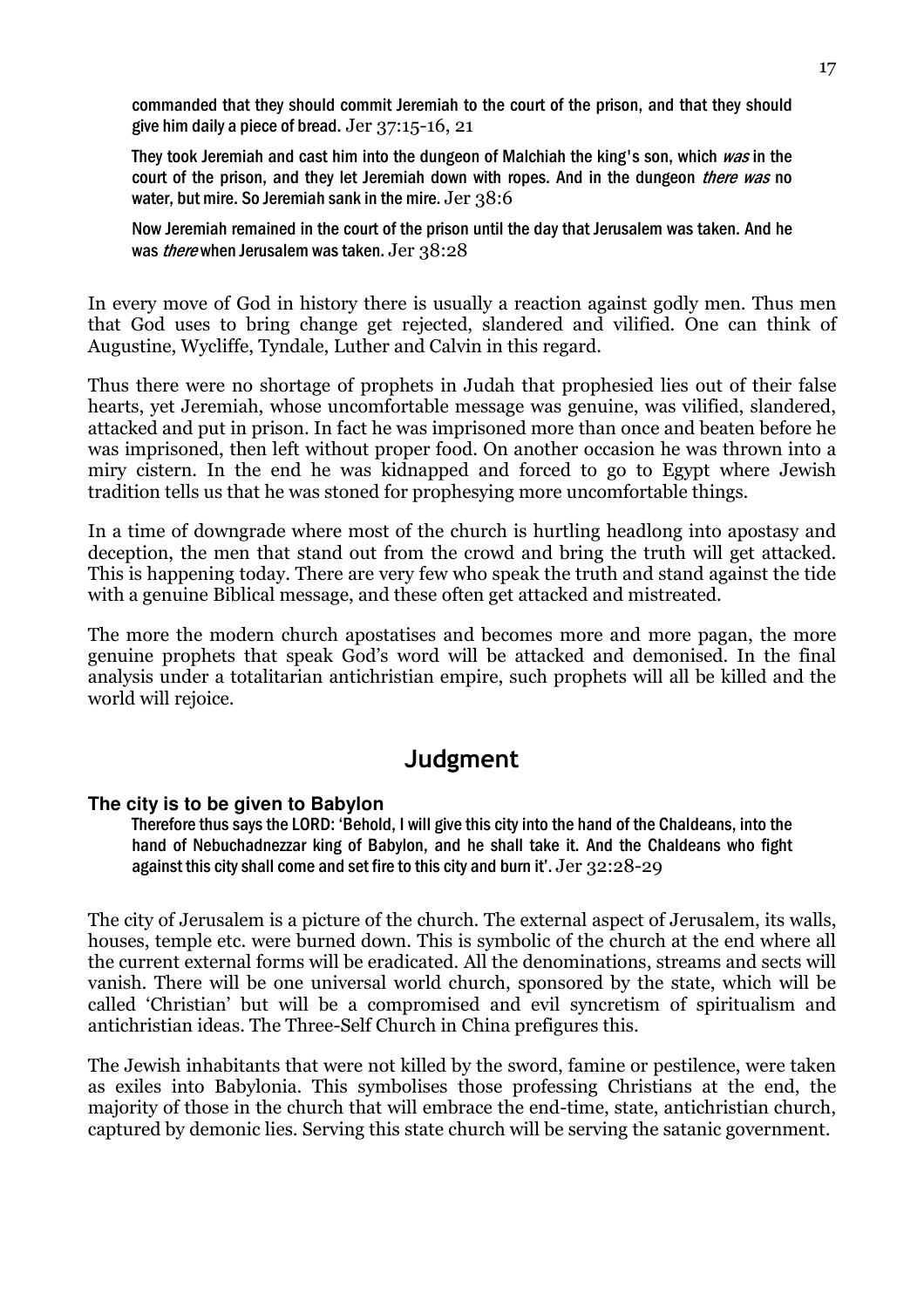The external church is given to Babylon. This is a great theme in Revelation where the endtime captivation of the external church and national governments is pictured in dramatic terms as a Babylonian whore.

Then one of the seven angels who had the seven bowls came and talked with me, saying to me, 'Come, I will show you the judgment of the great harlot who sits on many waters, with whom the kings of the earth committed fornication, and the inhabitants of the earth were made drunk with the wine of her fornication'. So he carried me away in the Spirit into the wilderness. And I saw a woman sitting on a scarlet beast *which was* full of names of blasphemy, having seven heads and ten horns. The woman was arrayed in purple and scarlet, and adorned with gold and precious stones and pearls, having in her hand a golden cup full of abominations and the filthiness of her fornication. And on her forehead a name was written: MYSTERY, BABYLON THE GREAT, THE MOTHER OF HARLOTS AND OF THE ABOMINATIONS OF THE EARTH. I saw the woman, drunk with the blood of the saints and with the blood of the martyrs of Jesus. And when I saw her, I marvelled with great amazement. Rev 17:1-6

Most of the modern church simply does not understand this, but a few that preach a sound Gospel have, in recent days, come to the conclusion that the visible church is on the point of complete collapse. God is bringing the churches into collapse as part of his providential plan and as judgment for their failure to operate Biblically. More and more godly pastors are seeing this happen all around them and are forced into the conclusion that the godly church must go underground.15 Even those who originally denied my word when I first explained this years ago are now seeing the reality of the situation as the Reformed church in the UK is broken up and marginalised.

Some are putting their hopes on revival and pray and organise conferences for this – it will not avail. God's word is that the visible church will fall away.

Now all those triumphalist, mostly Charismatic, churches and Christians that teach a coming global revival will capitulate into the antichristian, pagan church of the end – unless they repent beforehand, leave this sorry apostate work and go underground.

### Conclusion

Now some will claim that this is a very negative and doom-laden teaching that should be rejected. This is exactly what the Judaeans said to Jeremiah. What is necessary is the truth, whether it is negative or not. The positive message of the false prophets proved to be utterly useless in Judah when Nebuchadnezzar came storming in.

When a person is sick he does not want someone to be positive, to tell him good news, to say that all will be well and do nothing. He wants a doctor that will accurately diagnose his illness, give him the bad news and then give him corrective treatment. This is what true prophets, like Jeremiah, did and this is what I am seeking to do.

Like Jeremiah, therefore, I stand against all the millions of Christians that are teaching a coming global revival where the church will be triumphant over the world and everything

<sup>15</sup> For instance, small Reformed Baptist churches that have preached a Calvinistic Gospel are dwindling so that many congregations are only a handful of people. More and more of the larger sound Baptist churches are splitting and fragmenting through schism, resulting in small assemblies (often with no pastor). Only the Met. Tab. has a very large congregation but is on a slippery slope with no foreseeable replacement for the ageing, sick pastor.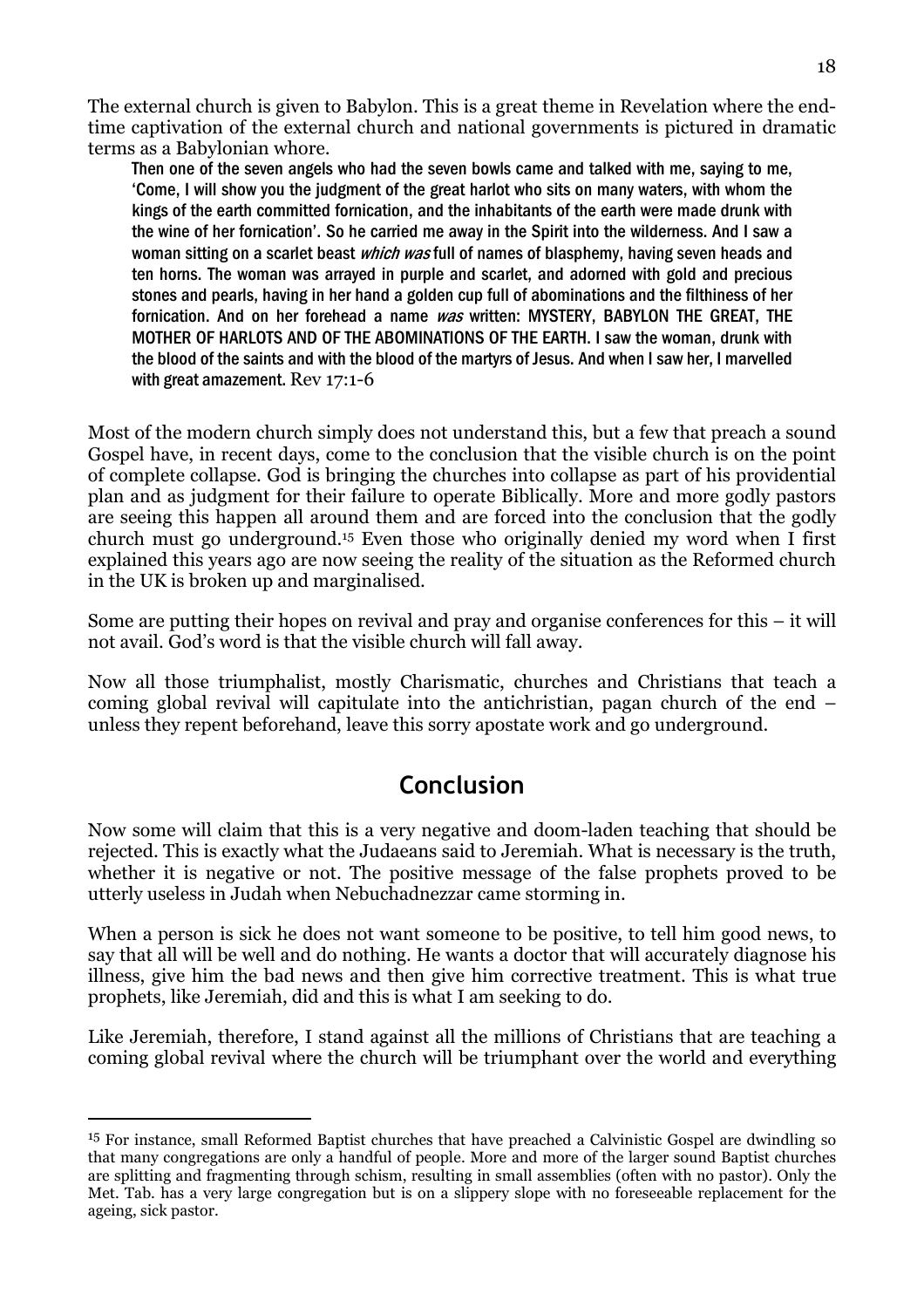will be full of power and blessing. This is not what God's word teaches. [See my previous papers explaining this.]<sup>16</sup>

Thus we must see what some may call 'negative' and act accordingly. This means forming new underground churches in homes according to the Biblical pattern.17 Then the church will be like salt in the earth, powerful but hidden. Its power will be seen, not in great churches and advertising, but in prayer and a quiet, local testimony to Christ.

<sup>16</sup> Such as, 'Are we in the end-time tribulation?'.

<sup>17</sup> See, for example my 'Church Practices Weighed'.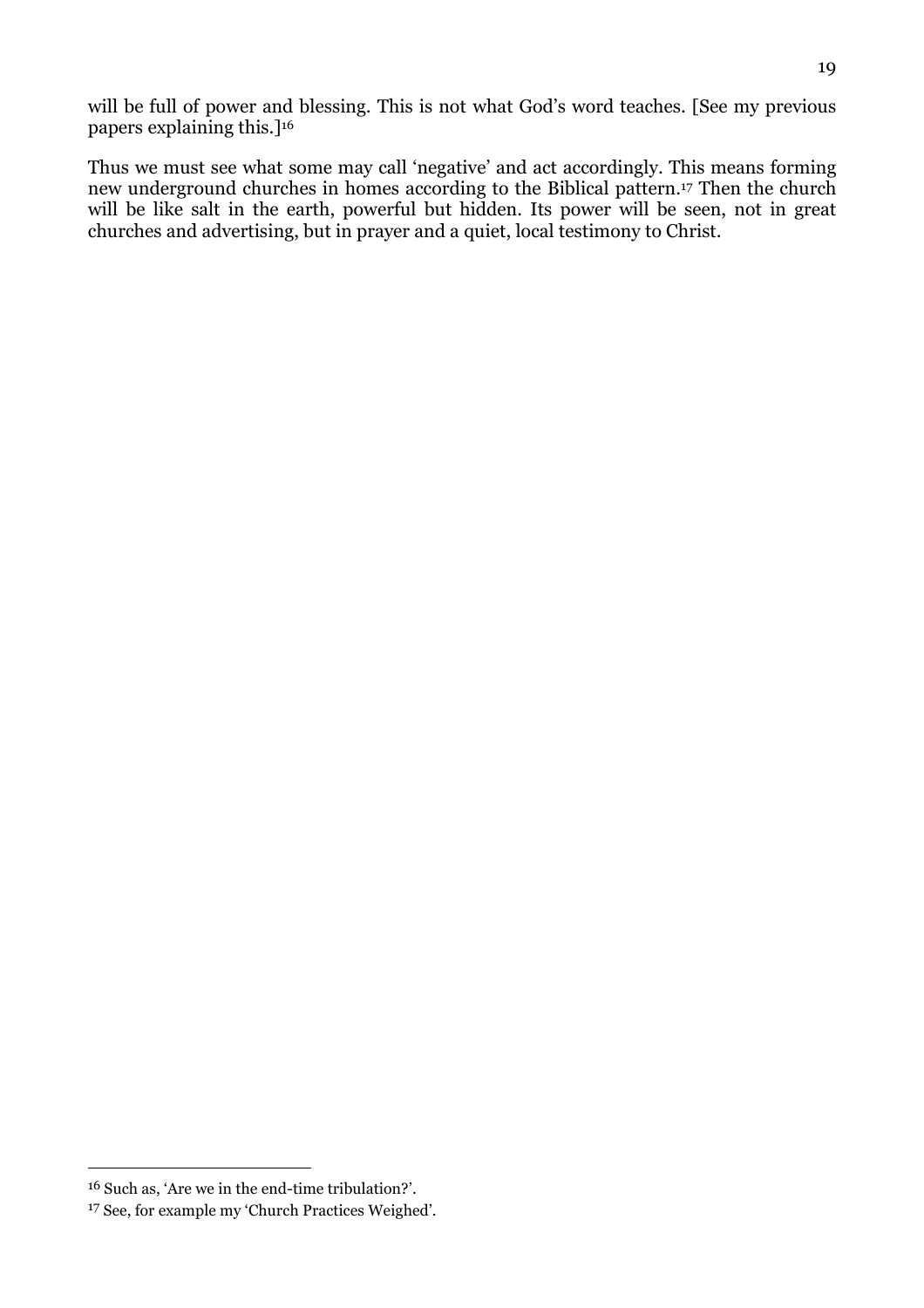# Comparison of key progressive issues

| The situation in Judah                                                                                                                                                                                                                              | The situation in today's church                                                                                                                                                                                                                                                                                                  |
|-----------------------------------------------------------------------------------------------------------------------------------------------------------------------------------------------------------------------------------------------------|----------------------------------------------------------------------------------------------------------------------------------------------------------------------------------------------------------------------------------------------------------------------------------------------------------------------------------|
|                                                                                                                                                                                                                                                     |                                                                                                                                                                                                                                                                                                                                  |
| There is no fear of God in the church<br>'Do you not fear Me?' says the LORD. 'Will you<br>not tremble at My presence'. Jer 5:22                                                                                                                    | The universal problem today is a lack of the fear of God; which is<br>why people can feel free to sin without conviction. The toleration<br>of a bad conscience is proof of a lack of the fear of God in the<br>church.                                                                                                          |
| They do not say in their heart, 'Let us now fear the<br>LORD our God'. Jer 5:24                                                                                                                                                                     |                                                                                                                                                                                                                                                                                                                                  |
| Rebellion against God in the church<br>But this people has a defiant and rebellious<br>heart; they have revolted and departed. They do<br>not say in their heart, 'Let us now fear the LORD<br>our God'. Jer 5:23-24                                | The proof of an innate rebllion against God is the universal<br>failure to honour God's word and the continual disobedience to<br>it.                                                                                                                                                                                            |
| They are all stubborn rebels, walking as<br>slanderers. They are bronze and iron, they are all<br>corrupters. Jer 6:28                                                                                                                              |                                                                                                                                                                                                                                                                                                                                  |
| The lack of true faith in the church<br>'Judah has not turned to Me with her whole heart,<br>but in pretence', says the LORD. Jer 3:10                                                                                                              | The modern church is filled with merely professing Christians as<br>a result of the preaching of a false Gospel for over 100 years.<br>Some churches, such as Charismatic churches, have a large<br>majority of false believers within them. This is why they easily<br>tolerate pagan occult practices and heretical doctrines. |
| The church has forgotten God<br>My people have forgotten Me days without<br>number. Jer 2:32                                                                                                                                                        | By focusing on things other than Christ, such as the self, or<br>church celebrities, the church shows that it has forgotten God.<br>Disobedience to the Bible is another proof of this.                                                                                                                                          |
| They have forgotten the LORD their God. Jer<br>3:21                                                                                                                                                                                                 |                                                                                                                                                                                                                                                                                                                                  |
| The hubris of self-esteem in the church - the failure to listen<br>to God                                                                                                                                                                           | Again, the modern church would rather listen to false prophets,<br>celebrity preachers teaching lies and authoritarian leaders rather                                                                                                                                                                                            |
| They did not obey or incline their ear, but<br>followed the counsels and the dictates of their<br>evil hearts, and went backward and not forward.<br>Jer 7:24                                                                                       | than study what God actually says in his word.                                                                                                                                                                                                                                                                                   |
| Ignorance of God's word, refusal to listen to God<br>For My people are foolish, they have not known<br>Me. They are silly children, and they have no<br>understanding. They are wise to do evil, but to do<br>good they have no knowledge. Jer 4:22 | The ignorance of God's word today is unparalleled in history,<br>apart from the Dark Ages when there were no vernacular Bibles<br>available. The shocking ignorance of Bible doctrine is<br>lamentable.                                                                                                                          |
| And they have turned to Me the back, and not the<br>face; though I taught them, rising up early and<br>teaching them, yet they have not listened to<br>receive instruction. Jer 32:33                                                               |                                                                                                                                                                                                                                                                                                                                  |
| <b>Disobedience to God's word</b><br>No one turns back from his wickedness. All of<br>them are like Sodom to Me, And her inhabitants<br>like Gomorrah. Jer 23:14                                                                                    | Disobedience will necessarily follow ignorance. But worse than<br>they, even those that claim to read their Bible demonstrate<br>terrible disobedience to it, even amongst leaders and teachers.                                                                                                                                 |
| The prostitution of the church<br>'Has this house, which is called by My name,<br>become a den of thieves in your eyes? Behold, I,<br>even I, have seen it', says the LORD. Jer 7:11                                                                | Many modern churches are now one huge marketing<br>organisation using multiple means to make money through<br>conferences, books, CDs, DVDs, gift days etc. Church leaders<br>often become affluent, or even rich, people.                                                                                                       |
| Lying in the church<br>'And like their bow they have bent their tongues                                                                                                                                                                             | The modern church is 'not valiant for the truth on the earth' in so<br>many ways. It does not generally seek out the truth of God's                                                                                                                                                                                              |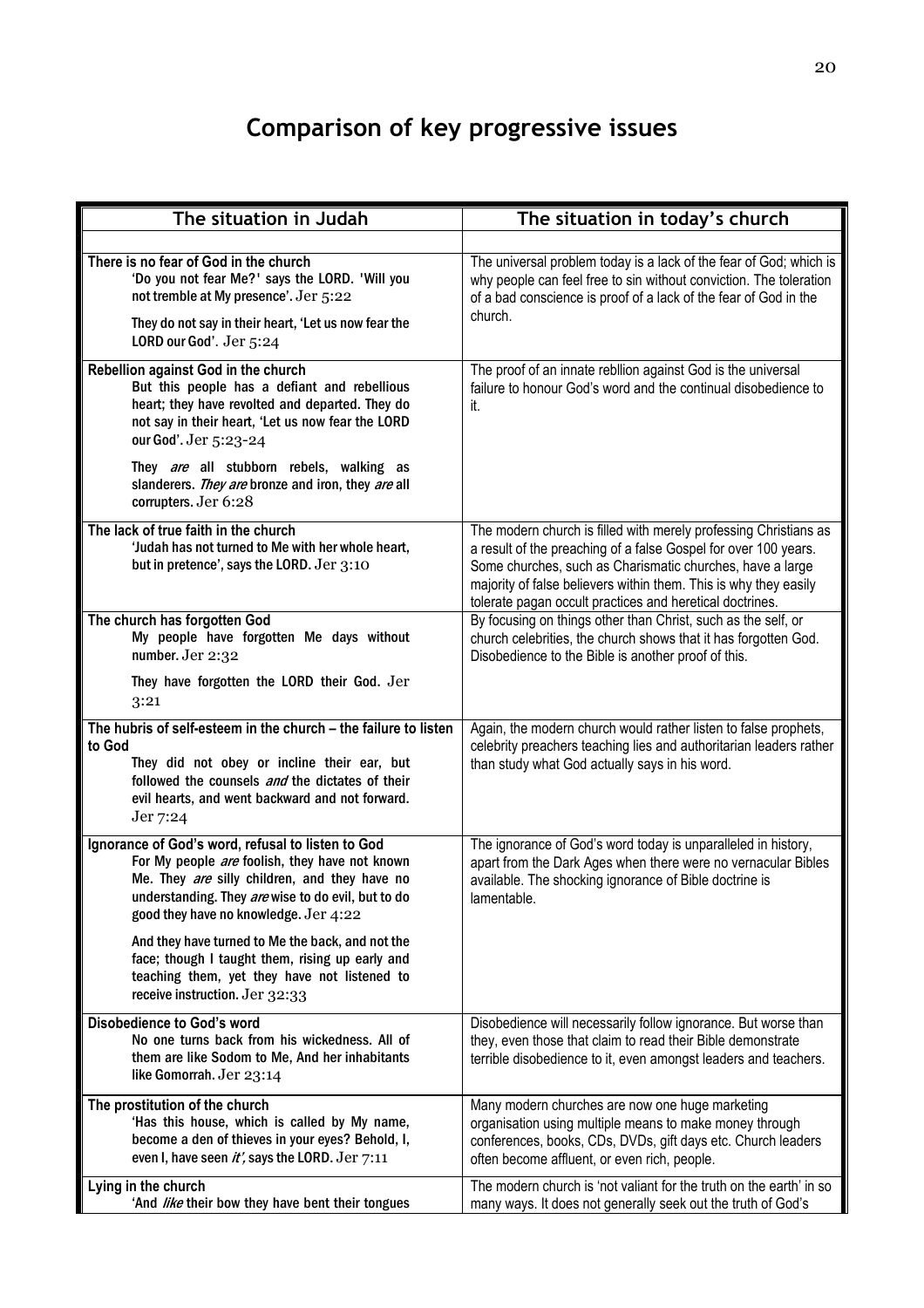| for lies. They are not valiant for the truth on the<br>earth. For they proceed from evil to evil, and they<br>do not know Me', says the LORD. Jer 9:3<br>[They] will not speak the truth; they have taught<br>their tongue to speak lies; they weary themselves<br>to commit iniquity. Jer 9:5                               | word but is satisfied with multiple heresies. It does not act in<br>truth but behaves dishonestly; multiple famous leaders have<br>been caught telling lies about their moral lapses etc. The failure<br>to act upon conscience has led to many compromises of the<br>truth. Apart from this: leadership structure is not true; meetings<br>are not true; worship is not true; and so on.                                     |
|------------------------------------------------------------------------------------------------------------------------------------------------------------------------------------------------------------------------------------------------------------------------------------------------------------------------------|-------------------------------------------------------------------------------------------------------------------------------------------------------------------------------------------------------------------------------------------------------------------------------------------------------------------------------------------------------------------------------------------------------------------------------|
| Hypocrisy and deceit in the church<br>'Their tongue is an arrow shot out; It speaks<br>deceit; One speaks peaceably to his neighbour<br>with his mouth, but in his heart he lies in wait.<br>Shall I not punish them for these things?' says<br>the LORD. 'Shall I not avenge Myself on such a<br>nation as this?' Jer 9:8-9 | Following on from a failure to speak and act in truth, there is a<br>great deal of hypocrisy in the church. The Internet is full of<br>preachers who 'lie in wait' to attack another preacher, using<br>hypocrisy.<br>The level of deceit in the church is beyond belief. The church is<br>teaching deceitful doctrines, deceitful practices, deceitful<br>worship; leaders are deceitful, structures are deceitful and more. |
| Everyone will deceive his neighbour. Jer 9:5                                                                                                                                                                                                                                                                                 |                                                                                                                                                                                                                                                                                                                                                                                                                               |
| 'Your dwelling place is in the midst of deceit;<br>through deceit they refuse to know Me', says the<br>LORD. Jer $9:6$                                                                                                                                                                                                       |                                                                                                                                                                                                                                                                                                                                                                                                                               |
| <b>Rejection of true ministry</b><br>Then they said, 'Come and let us devise plans<br>against Jeremiah  and let us attack him with<br>the tongue, and let us not give heed to any of his<br>words'. Jer 18:18                                                                                                                | Sadly this is very common in the church today. People who<br>teach historic, consistent Calvinism are ridiculed. The modern<br>supposed Calvinism that is popular in the US is not Calvinism at<br>all but a modified Amyraldism mixed with Charismaticism.<br>Genuine admonition is unpopular. Interest in true theology in the<br>congregation is at an all-time low.                                                       |
| False shepherds leading the church astray<br>My people have been lost sheep. Their shepherds<br>have led them astray;  All who found them have<br>devoured them. Jer 50:6-8                                                                                                                                                  | The fact that the church is so riddled with heresies and<br>abberations shows that the leaders are deceived and leading the<br>church astray. The shocking ignorance of Biblical doctrines, and<br>even the true Gospel, also reveals that the sheep are lost.                                                                                                                                                                |
| Trusting in men; celebrity in the church<br>Thus says the LORD: 'Cursed is the man who<br>trusts in man and makes flesh his strength,<br>whose heart departs from the LORD'. Jer 17:5                                                                                                                                        | The modern church, of all stripes, is awash with a focus on<br>celebrities. Leaders and preachers act like rock stars and live<br>separated from the flock. Authoritarianism prevails in<br>Charismatic churches and some other denominations.                                                                                                                                                                                |
| False prophecy in the church<br>The prophets prophesied by Baal, and walked<br>after things that do not profit. Jer 2:8<br>They prophesied by Baal and caused My people<br>Israel to err. Jer 23:13                                                                                                                          | The Charismatic church is badly affected with false prophets on<br>all sides. These prophets have led the church into abberation<br>after abberation where occult ideas have permeated the church.<br>The Kansas City Prophets, then the Toronto Blessing and the<br>prophetic movt. that followed brought in occultism (such as<br>Kundalini yoga, channelling and visualisation).                                           |
| Idolatry in private<br>All the houses on whose roofs they have burned<br>incense to all the host of heaven, and poured out<br>drink offerings to other gods. Jer 19:13                                                                                                                                                       | Idolatry is one of the greatest sins in the modern church. In<br>private people prefer a host of things to God: television,<br>addictions, music, gossiping, TV sports, socialising, carousing,<br>drink etc.                                                                                                                                                                                                                 |
| Idolatry in public high places<br>They built the high places of Baal which are in the<br>Valley of the Son of Hinnom, to cause their sons<br>and their daughters to pass through the fire to<br>Molech. Jer 32:35                                                                                                            | Idolatry is equally expressed in public. Supposed Christians pay<br>more attention to watching sports, playing sports, popstars,<br>theatre, cinema, concerts, than God.                                                                                                                                                                                                                                                      |
| Idolatry in the temple<br>They set their abominations in the house which is<br>called by My name, to defile it. Jer 32:34                                                                                                                                                                                                    | Idolatry in the church itself is rampant everywhere, especially in<br>Charismatic circles. Church-goers seek entertainment in a<br>multitude of forms rather than sober worship of God. People<br>submit to occult practices and teaching rather than obey God.<br>People express the results of occult experiences (shouting,<br>screaming, falling over, etc.) rather than manifesting godly self-<br>control.              |
| Sin; especially ignoring the poor and needy<br>'The children of Israel and the children of Judah<br>have done only evil before Me from their youth.<br>For the children of Israel have provoked Me only                                                                                                                      | A variety of sins are manifest in the church today. One of these<br>is the ignoring of the needs of the poor and needy even within<br>their own church as well as those outside. Few churches deal<br>with this matter properly.                                                                                                                                                                                              |